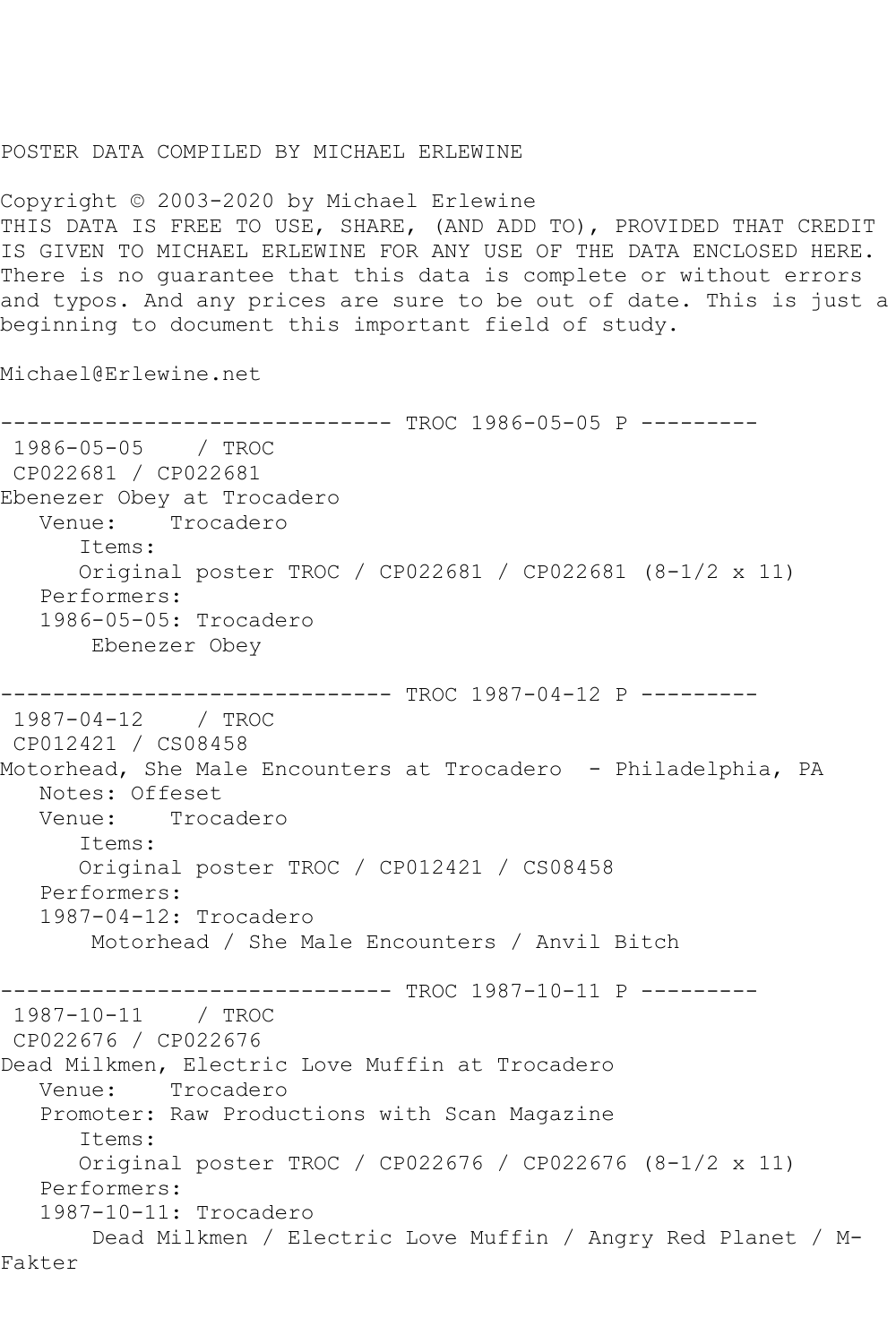------------------------------ TROC 1987-12-08 P --------- 1987-12-08 / TROC CP012422 / CS08459 Zodiac Mindwarp, The Love Reaction at Trocadero Notes: Photocopy<br>Venue: Trocade Trocadero Items: Original poster TROC / CP012422 / CS08459 Performers: 1987-12-08: Trocadero Zodiac Mindwarp / Love Reaction ------------------------------ TROC 1988-01-24 P --------- 1988-01-24 / TROC CP022684 / CP022684 Gene Loves Jezebel, Flesh For Lulu at Trocadero Venue: Trocadero Promoter: Concert Company Items: Original poster TROC / CP022684 / CP022684 (8-1/2 x 11) Performers: 1988-01-24: Trocadero Gene Loves Jezebel / Flesh For Lulu ------------------------------ TROC 1988-01-25 P --------- 1988-01-25 / TROC CP012427 / CS08464 Exodus, Anvil Bitch at Trocadero - Philadelphia, PA Notes: Offset Venue: Trocadero Items: Original poster TROC / CP012427 / CS08464 Performers: 1988-01-25: Trocadero Exodus / Anvil Bitch / M.O.D Method of Destruction ------------------------------ TROC 1988-02-20 P --------- 1988-02-20 / TROC CP012436 / CS08473 DRI, Propain at Trocadero - Philadelphia, PA Notes: Photocopy Venue: Trocadero Items: Original poster TROC / CP012436 / CS08473 Performers: 1988-02-20: Trocadero DRI / Propain / Starkweather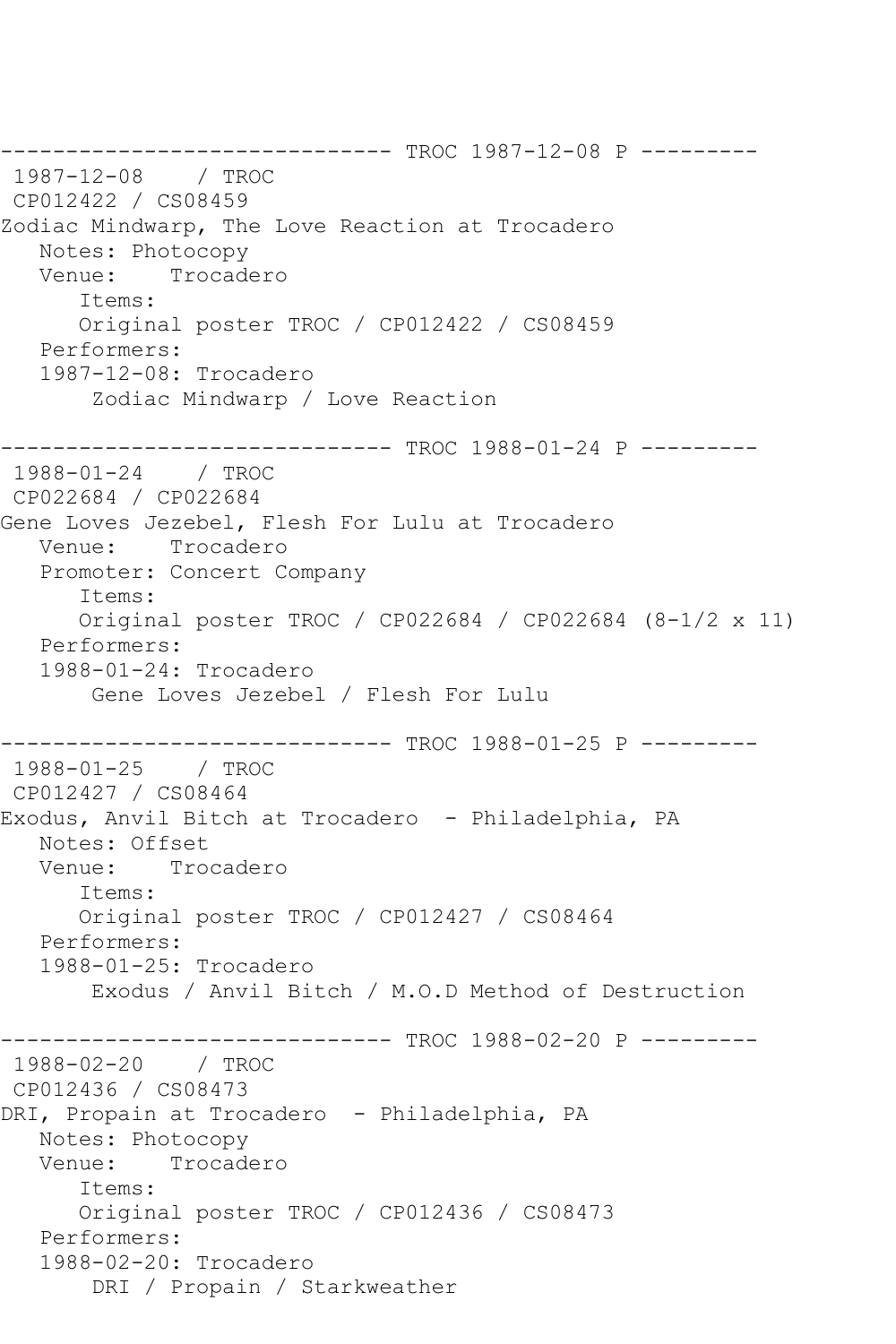------------------------------ TROC 1988-08-31 P --------- 1988-08-31 / TROC CP012440 / CS08477 Darrows at Trocadero - Philadelphia, PA Notes: Photocopy Venue: Trocadero Items: Original poster TROC / CP012440 / CS08477 Performers: 1988-08-31: Trocadero Darrows ------------------------------ TROC 1988-10-25 P --------- 1988-10-25 / TROC CP012424 / CS08461 The Toasters, The Citizens at The Trocadero - Philadelphia, PA Notes: Photocopy<br>Venue: Trocade Trocadero Items: Original poster TROC / CP012424 / CS08461 Performers: 1988-10-25: Trocadero Toasters / Citizens / Public Service ------------------------------ TROC 1988-12-12 P --------- 1988-12-12 / TROC CP022687 / CP022687 Was (not Was) at Trocadero Venue: Trocadero Promoter: Concert Company Items: Original poster TROC / CP022687 / CP022687 (8-1/2 x 11) Performers: 1988-12-12: Trocadero Was (not Was) ------------------------------ TROC 1989-01-24 P --------- 1989-01-24 / TROC CP012430 / CS08467 Mr. Mehta, Executive Slacks at The Trocadero - Philadelphia, PA Notes: Photocopy<br>Venue: Trocade Trocadero Items: Original poster TROC / CP012430 / CS08467 Performers: 1989-01-24: Trocadero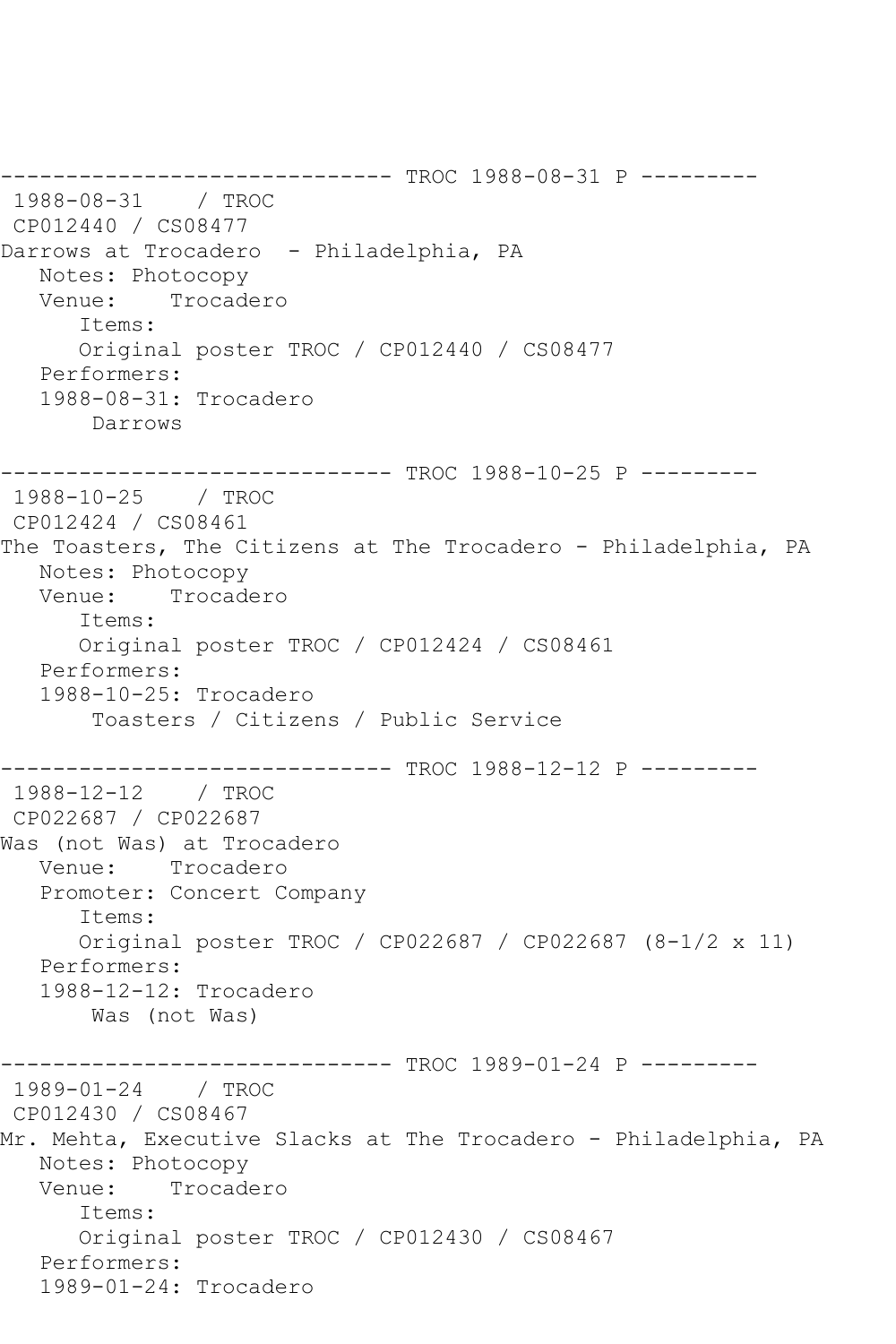Mr. Metha / Executive Slacks / Deadspot / Immaculate Hearts ------------------------------ TROC 1989-02-22 P --------- 1989-02-22 / TROC CP012438 / CS08475 Paul Stanley at Trocadero - Philadelphia, PA Notes: Offset<br>Venue: Troe Trocadero Items: Original poster TROC / CP012438 / CS08475 Performers: 1989-02-22: Trocadero Paul Stanley ------------------------------ TROC 1989-05-16 P --------- 1989-05-16 / TROC CP012428 / CS08465 Stray Cats at Trocadero - Philadelphia, PA Notes: Photocopy Venue: Trocadero Items: Original poster TROC / CP012428 / CS08465 Performers: 1989-05-16: Trocadero Stray Cats ------------------------------ TROC 1989-08-01 P --------- 1989-08-01 / TROC CP012423 / CS08460 Executive Slacks at Trocadero - Philadelphia, PA Notes: Offset<br>Venue: Troc Trocadero Items: Original poster TROC / CP012423 / CS08460 Performers: 1989-08-01: Trocadero Executive Slacks ------------------------------ TROC 1990-03-06 P --------- 1990-03-06 / TROC CP012431 / CS08468 Deadspot, Ma Ma Volume at Trocadero - Philadelphia, PA Notes: Photocopy Venue: Trocadero Items: Original poster TROC / CP012431 / CS08468 Performers: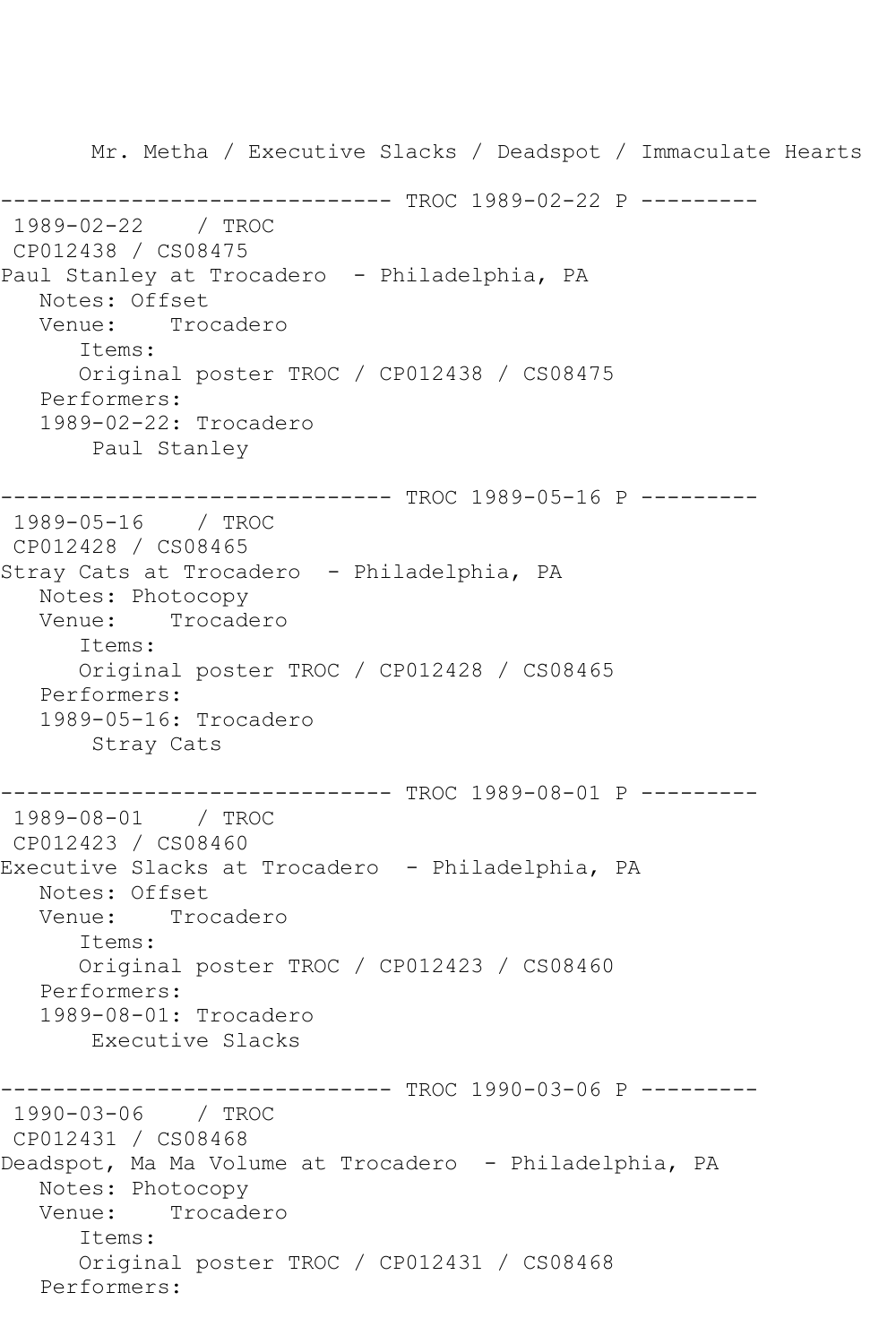1990-03-06: Trocadero Deadspot / Ma Ma Volume ------------------------------ TROC 1990-07-06 P --------- 1990-07-06 / TROC CP012426 / CS08463 Mama Volume, Love Hate at Trocadero - Philadelphia, PA Notes: Photocopy Venue: Trocadero Items: Original poster TROC / CP012426 / CS08463 Performers: 1990-07-06: Trocadero Mama Volume / Love Hate ------------------------------ TROC 1992-12-02 P --------- 1992-12-02 / TROC CP010732 / CS06769 Buzzcocks, Doughboys at Trocadero Artist: Team Drunk<br>Venue: Trocadero Trocadero Items: Original poster TROC / CP010732 / CS06769 Performers: 1992-12-02: Trocadero Buzzcocks / Dough Boys / Fudge ------------------------------ TROC 1993-02-21 P --------- 1993-02-21 / TROC CP012435 / CS08472 Henry Rollins at Trocadero - Philadelphia, PA Notes: Offset Venue: Trocadero Items: Original poster TROC / CP012435 / CS08472 Performers: 1993-02-21: Trocadero Henry Rollins ------------------------------ 1993-03-08 P --------- 1993-03-08 / CP061255 / CP061255 House of Pain at Deep Ellum Notes: Limited edition of 500. Benefit: Liquor Store World Tour Artist: Frank Kozik Venue: Deep Ellum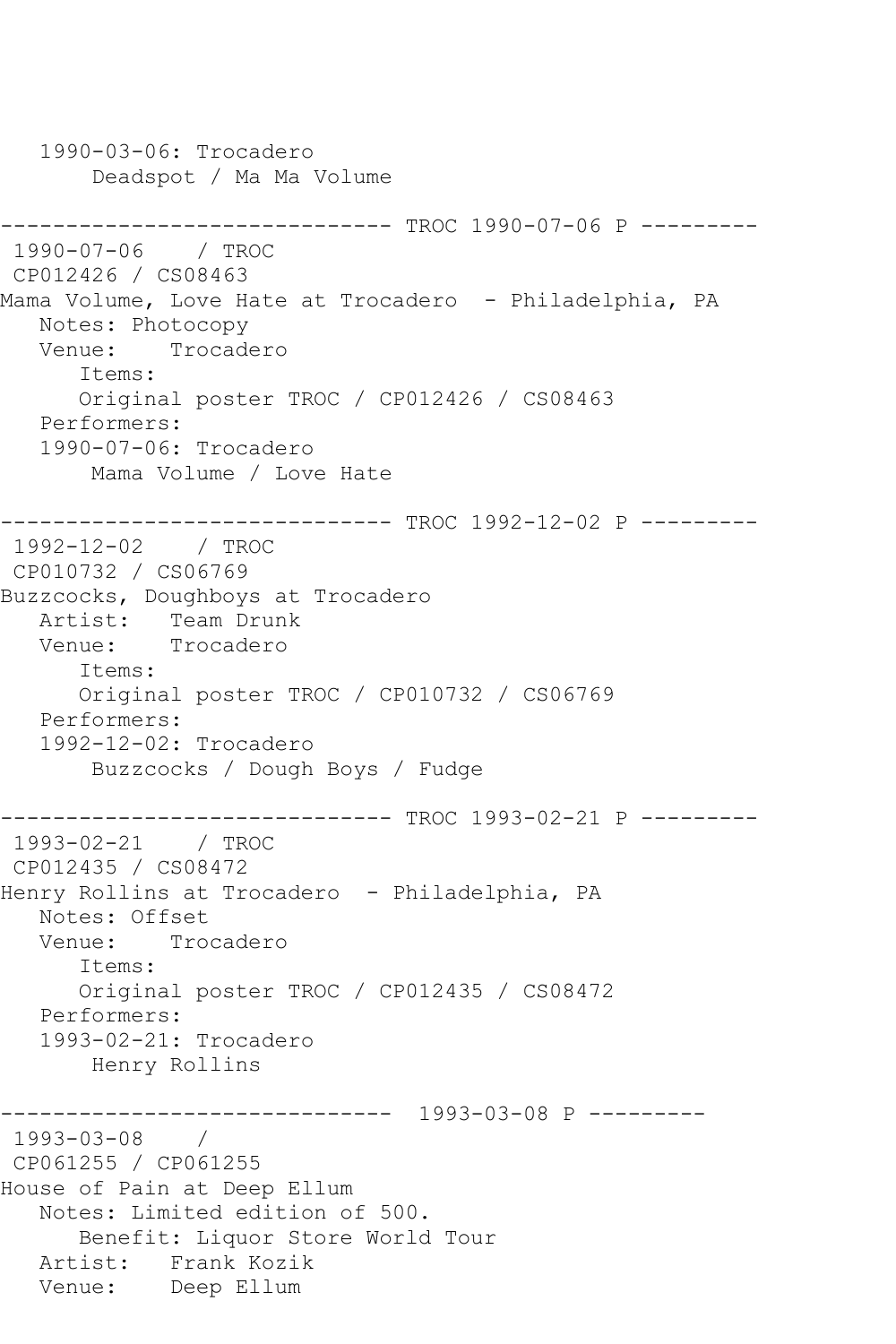Items: Original poster / CP061255 / CP061255 (22-1/2 x 35) Notes: Limited Edition of 500 Performers: 1993-03-08: Deep Ellum House of Pain 1993-03-09: Back Room, Austin 1993-03-10: Barubas 1993-03-11: Vatican 1993-03-12: Tipitinas 1993-03-13: Club 616 1993-03-14: Spinnaker 1993-03-15: Florida Theater 1993-03-16: Edge 1993-03-17: Edge 1993-03-18: Asylum 1993-03-19: Ritz 1993-03-20: Bayfront Park 1993-03-22: Masquerade 1993-03-23: Rocky's 1993-03-24: Peppermint Beach Club 1993-03-25: W.U.S.T. Hall 1993-03-26: Hammerjack's 1993-03-27: Roseland 1993-03-28: Trocadero

- 1993-03-29: Toad's Place
- 1993-03-30: Channel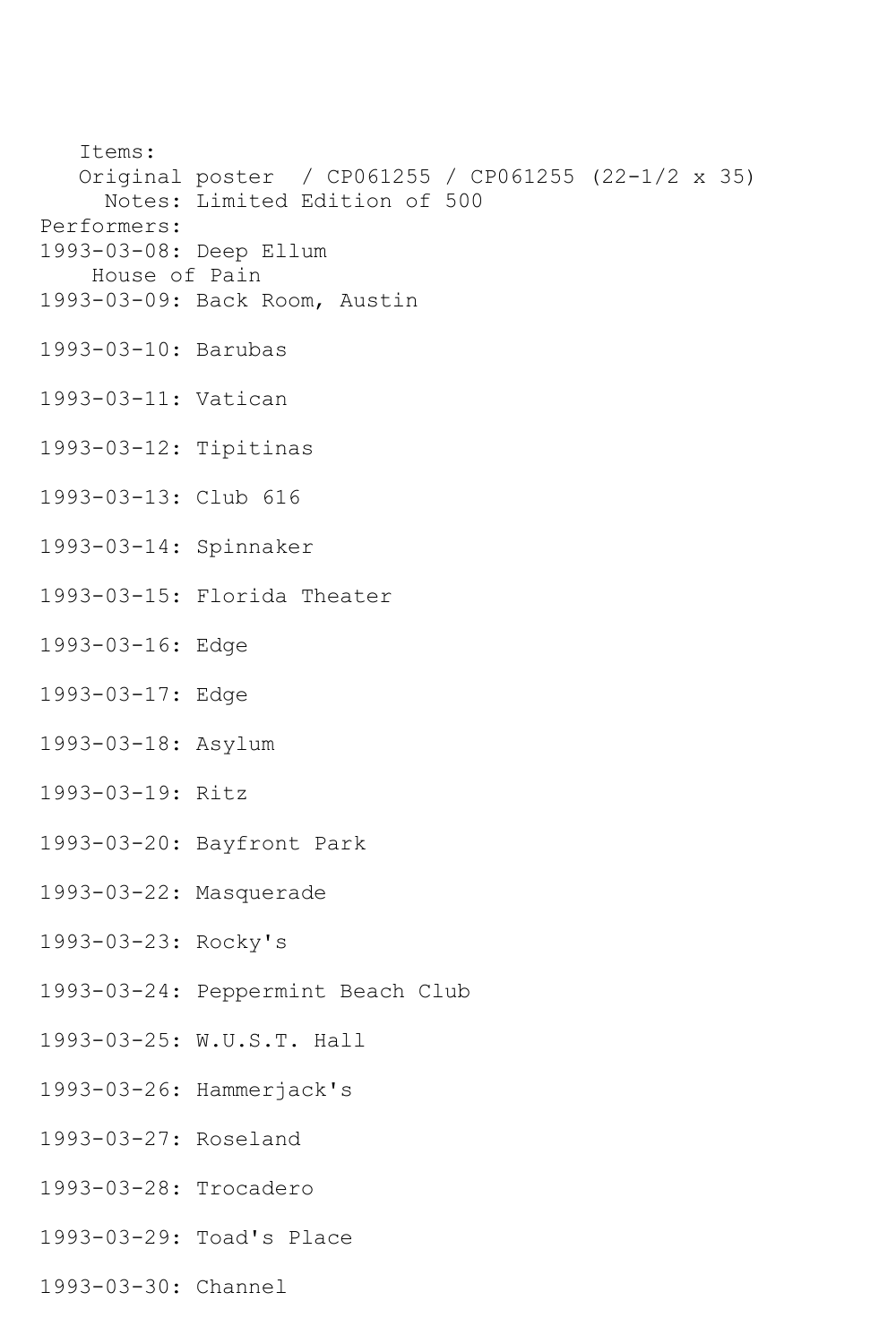- 1993-03-31: Concert Hall
- 1993-04-01: Metropole
- 1993-04-02: State Theater
- 1993-04-03: Vic Theater
- 1993-04-04: Rave Theater
- 1993-04-05: 1st Avenue (704 1st Ave. N.)
- 1993-04-07: Gothic
- 1993-04-08: DV8
- 1993-04-09: Mardi Gras
- 1993-04-10: La Luna
- 1993-04-11: 86th Street
- 1993-04-12: Oz
- 1993-04-14: Warfield Theater
- 1993-04-16: Iguana's
- 1993-04-17: Civic

------------------------------ TROC 1993-05-02 P --------- 1993-05-02 / TROC CP012429 / CS08466 Mighty Mighty Bosstones at Trocadero - Philadelphia, PA Notes: Offset<br>Venue: Tro Trocadero Items: Original poster TROC / CP012429 / CS08466 Performers: 1993-05-02: Trocadero Mighty Mighty Bosstones ------------------------------ TROC 1993-05-20 P --------- 1993-05-20 / TROC CP012433 / CS08470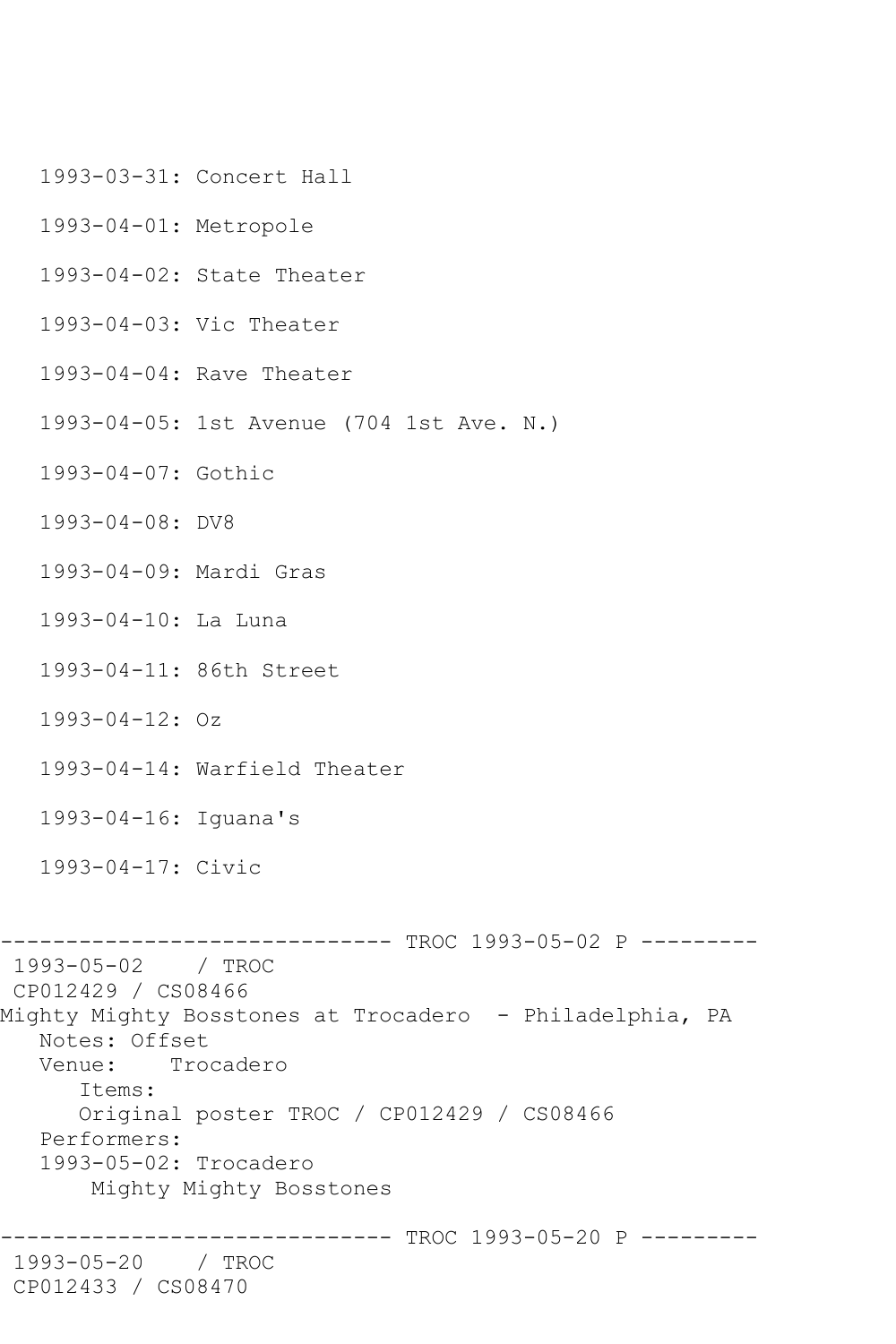Living Colour, Bad Brains at Trocadero - Philadelphia, PA Notes: Offset Venue: Trocadero Items: Original poster TROC / CP012433 / CS08470 Performers: 1993-05-20: Trocadero Living Colour / Bad Brains ------------------------------ TROC 1993-06-15 P --------- 1993-06-15 / TROC CP012425 / CS08462 Sri Lanka, New Model Army at Trocadero - Philadelphia, PA Notes: Offset Venue: Trocadero Items: Original poster TROC / CP012425 / CS08462 Performers: 1993-06-15: Trocadero Sri Lanka / New Model Army ------------------------------ TROC 1993-06-23 P --------- 1993-06-23 / TROC CP012439 / CS08476 Supreme Love Gods, Pure at Trocadero - Philadelphia, PA Notes: Offset Venue: Trocadero Items: Original poster TROC / CP012439 / CS08476 Performers: 1993-06-23: Trocadero Supreme Love Gods / Pure / Moth Macabre ------------------------------ TROC 1993-10-08 P --------- 1993-10-08 / TROC CP012434 / CS08471 Rollins Band at Trocadero - Philadelphia, PA Notes: Offset Venue: Trocadero Items: Original poster TROC / CP012434 / CS08471 Performers: 1993-10-08: Trocadero Rollins Band ------------------------------ TROC 1993-10-10 P --------- 1993-10-10 / TROC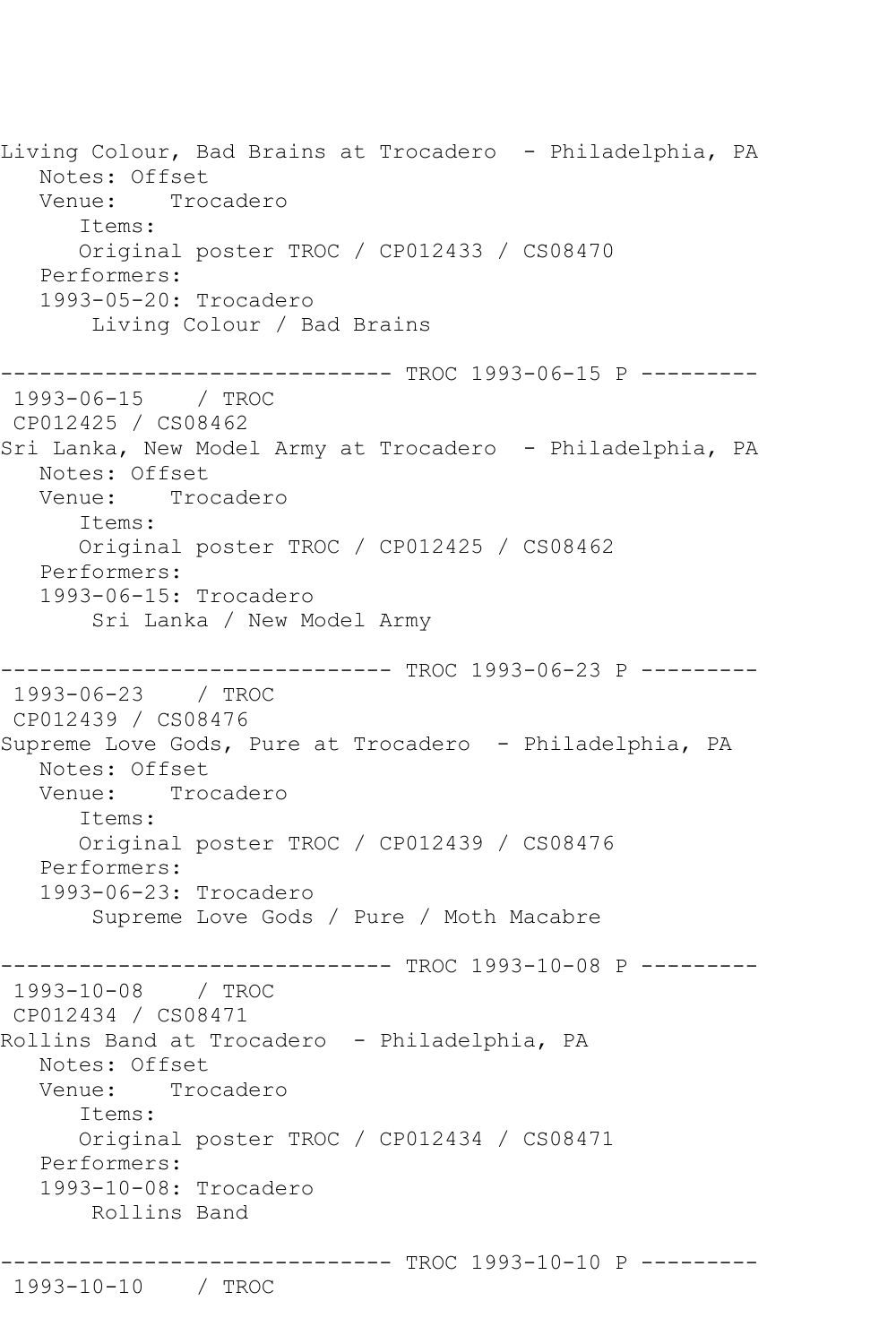CP012432 / CS08469 Belly, Radiohead at Trocadero - Philadelphia, PA Notes: Offset Venue: Trocadero Items: Original poster TROC / CP012432 / CS08469 Performers: 1993-10-10: Trocadero Belly / Radiohead ------------------------------ TROC 1993-10-31 P --------- 1993-10-31 / TROC CP012437 / CS08474 Blind Melon at Trocadero - Philadelphia, PA Notes: Photocopy Venue: Trocadero Items: Original poster TROC / CP012437 / CS08474 Performers: 1993-10-31: Trocadero Blind Melon ------------------------------ TROC 1994-08-11 P --------- 1994-08-11 / TROC CP010681 / CS06718 Course of Empire, Sister Machine Gun at Trocadero - Philadelphia, PA Artist: Psychic Sparkplug Venue: Trocadero Items: Original poster TROC / CP010681 / CS06718 Performers: 1994-08-11: Trocadero Course of Empire / Sister Machine Gun / Engines of Aggression ------------------------------ TROC 1994-08-11 P --------- 1994-08-11 / TROC CP022679 / CP022679 Punch Drunk, Five Magic Beans at Trocadero - Philadelphia, PA Artist: Buy Product Industries Venue: Trocadero Promoter: Future Perfect Items: Original poster TROC / CP022679 / CP022679 (4 x 7) Performers: 1994-08-11: Trocadero Punch Drunk / Five Magic Beans / Hogan's Heroes / Redemption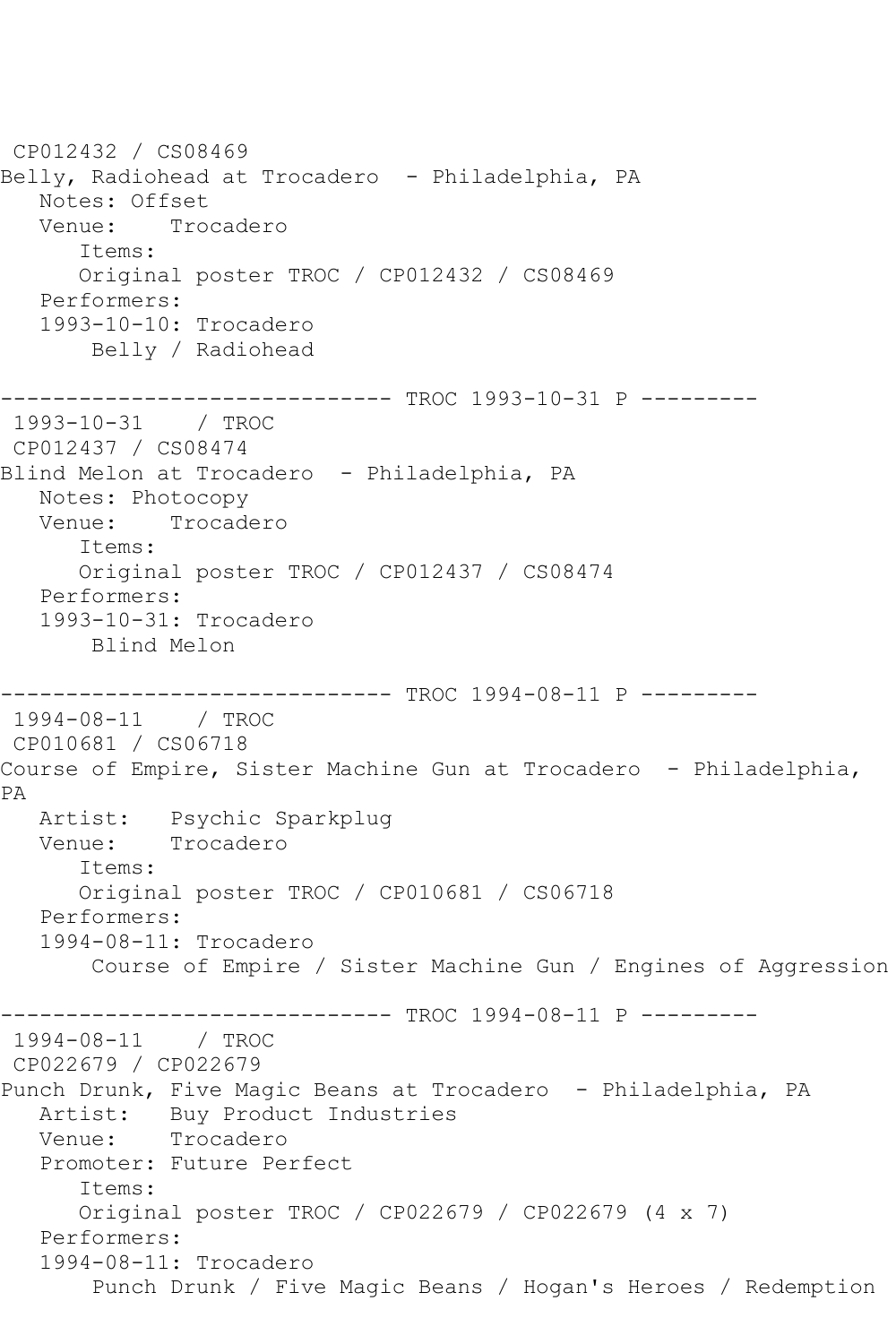```
------------------------------ TROC 1995-02-22 P ---------
1995-02-22 / TROC 
CP010668 / CS06705
Lords of Acid, Dink at Trocadero - Philadelphia, PA
  Artist: Psychic Sparkplug<br>Venue: Trocadero
            Trocadero
       Items:
      Original poster TROC / CP010668 / CS06705
   Performers:
   1995-02-22 1995-02-23: Trocadero
        Lords of Acid / Dink / Cranes / Idaho Rosmarys
------------------------------ 1995-02-22 P ---------
1995-02-22 / 
CP701054 / CP701054
Cranes, Idaho Rosemarys at Trocadero [Philadelphia, PA]
   Notes: 
This item appears in the book 'The Art of Modern Rock' as AMR # 
301.3
   Artist: Psychic Sparkplug
   Venue: Trocadero
      Items:
      Original poster / CP701054 / CP701054 (15-1/2 x 21-1/2)
   Performers:
   1995-02-22: Trocadero
        Cranes / Idaho Rosemarys
   1995-02-23: Lords of Acid / Dink
------------------------------ TROC 1995-03-05 P ---------
1995-03-05 / TROC 
CP010712 / CS06749
Fear, Butt Trumpet at Trocadero - Philadelphia, PA
   Artist: Psychic Sparkplug
   Venue: Trocadero
      Items:
      Original poster TROC / CP010712 / CS06749
   Performers:
   1995-03-05: Trocadero
        Fear / Butt Trumpet / Acid King / Slish
------------------------------ 1995-03-05 P ---------
1995-03-05 / 
CP700329 / CP700329
Fear, Butt Trumpet at Trocadero [Philadelphia, PA]
   Notes:
```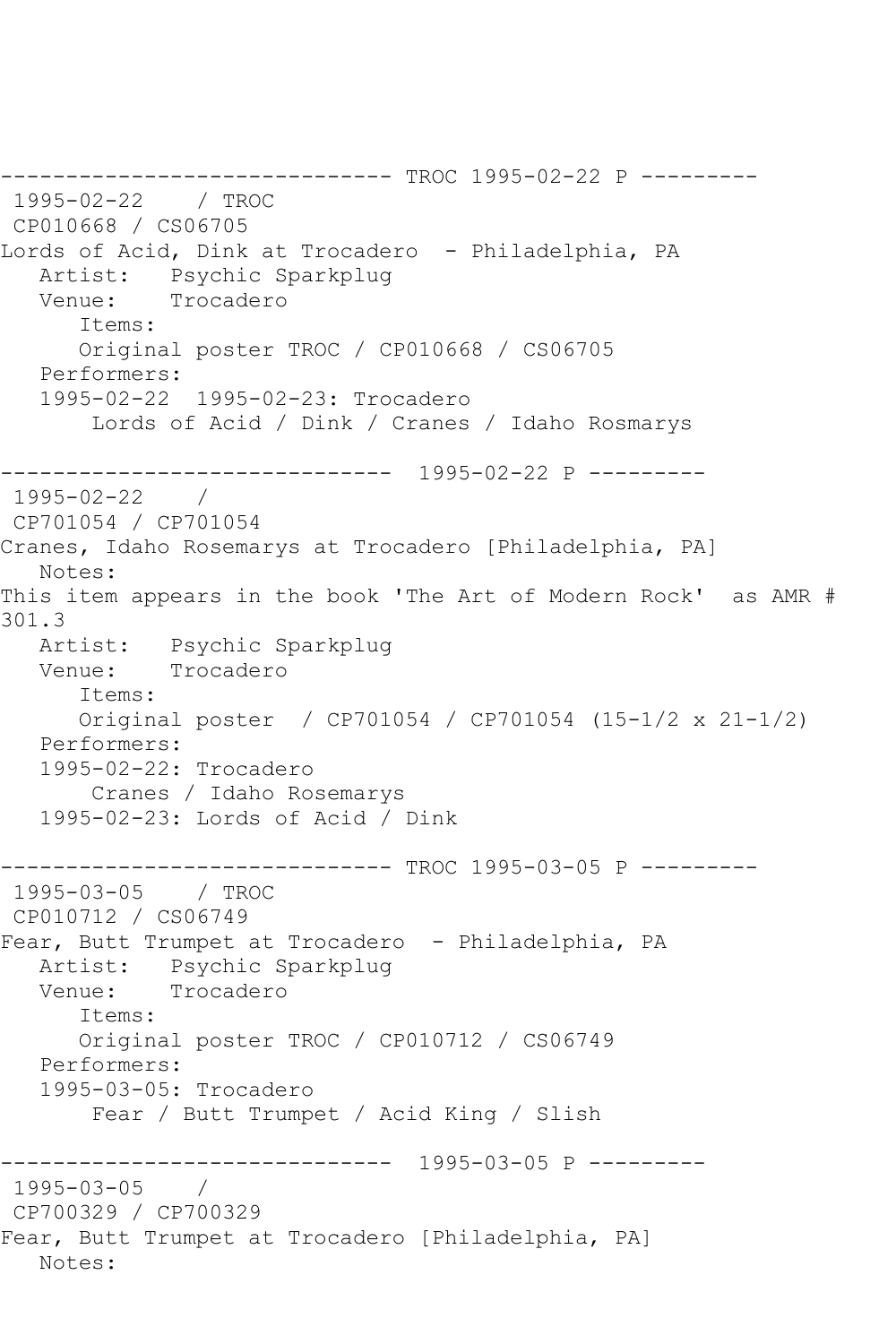This item appears in the book 'The Art of Modern Rock' as AMR # 055.5 Artist: Psychic Sparkplug Venue: Trocadero Items: Original poster / CP700329 / CP700329 (19 x 25) Performers: 1995-03-05: Trocadero Fear / Butt Trumpet / Acid King / Slush ------------------------------ 1995-04-09 P --------- 1995-04-09 / CP700326 / CP700326 Vandals, Down by Law at Trocadero [Philadelphia, PA] Notes: This item appears in the book 'The Art of Modern Rock' as AMR # 055.2 Artist: Psychic Sparkplug Venue: Trocadero Promoter: Thrasher Magazine / Live 105 Items: Original poster / CP700326 / CP700326 (9-1/2 x 25) Performers: 1995-04-09: Trocadero Vandals / Down by Law / Swingin Udders ------------------------------ 1995-05-05 P --------- 1995-05-05 / CP701038 / CP701038 Psychic KMFDM, Dink at Trocadero [Philadelphia, PA] Notes: This item appears in the book 'The Art of Modern Rock' as AMR # 298.2 Artist: Psychic Sparkplug Venue: Trocadero Items: Original poster / CP701038 / CP701038 (9-1/2 x 25) Performers: 1995-05-05: Trocadero Psychic KMFDM / Dink / Sparkplug ------------------------------ TROC 1995-05-11 P --------- 1995-05-11 / TROC CP010689 / CS06726 KMFDM, Dink at Trocadero - Philadelphia, PA Artist: Psychic Sparkplug<br>Venue: Trocadero Trocadero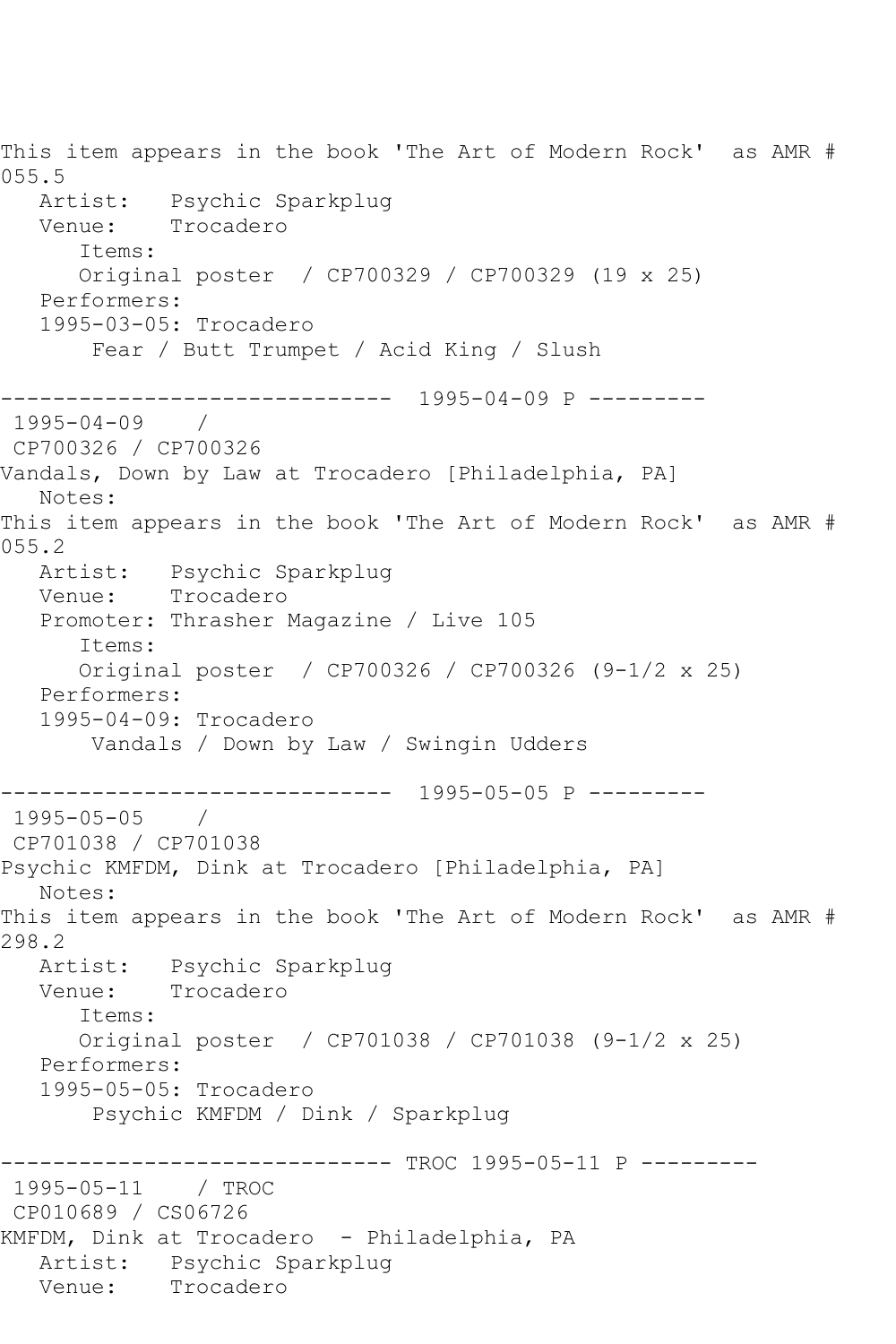Items: Original poster TROC / CP010689 / CS06726 Performers: 1995-05-11: Trocadero KMFDM / Dink ------------------------------ TROC 1995-05-11 P --------- 1995-05-11 / TROC CP010718 / CS06755 Agent Orange, Mr. T Experience at Trocadero - Philadelphia, PA Artist: Psychic Sparkplug Venue: Trocadero Items: Original poster TROC / CP010718 / CS06755 Performers: 1995-05-11: Trocadero Agent Orange / Mr. T Experience / Buck O Nine / Hot Rod Chopping Cart ------------------------------ 1995-05-11 P --------- 1995-05-11 / CP701053 / CP701053 Agent Orange, Psychic at Trocadero [Philadelphia, PA] Notes: This item appears in the book 'The Art of Modern Rock' as AMR # 301.2<br>Artist: Psychic Sparkplug Venue: Trocadero Items: Original poster / CP701053 / CP701053 (10 x 25) Performers: 1995-05-11: Trocadero Agent Orange / Psychic / Mr. T Experience / Buck O' Nine / Hot Rod Shopping Cart ------------------------------ TROC 1995-06-04 P --------- 1995-06-04 / TROC CP010690 / CS06727 Guttermouth, Blag Dahlia at Trocadero - Philadelphia, PA Artist: Psychic Sparkplug Venue: Trocadero Items: Original poster TROC / CP010690 / CS06727 Performers: 1995-06-04: Trocadero Guttermouth / Blag Dahlia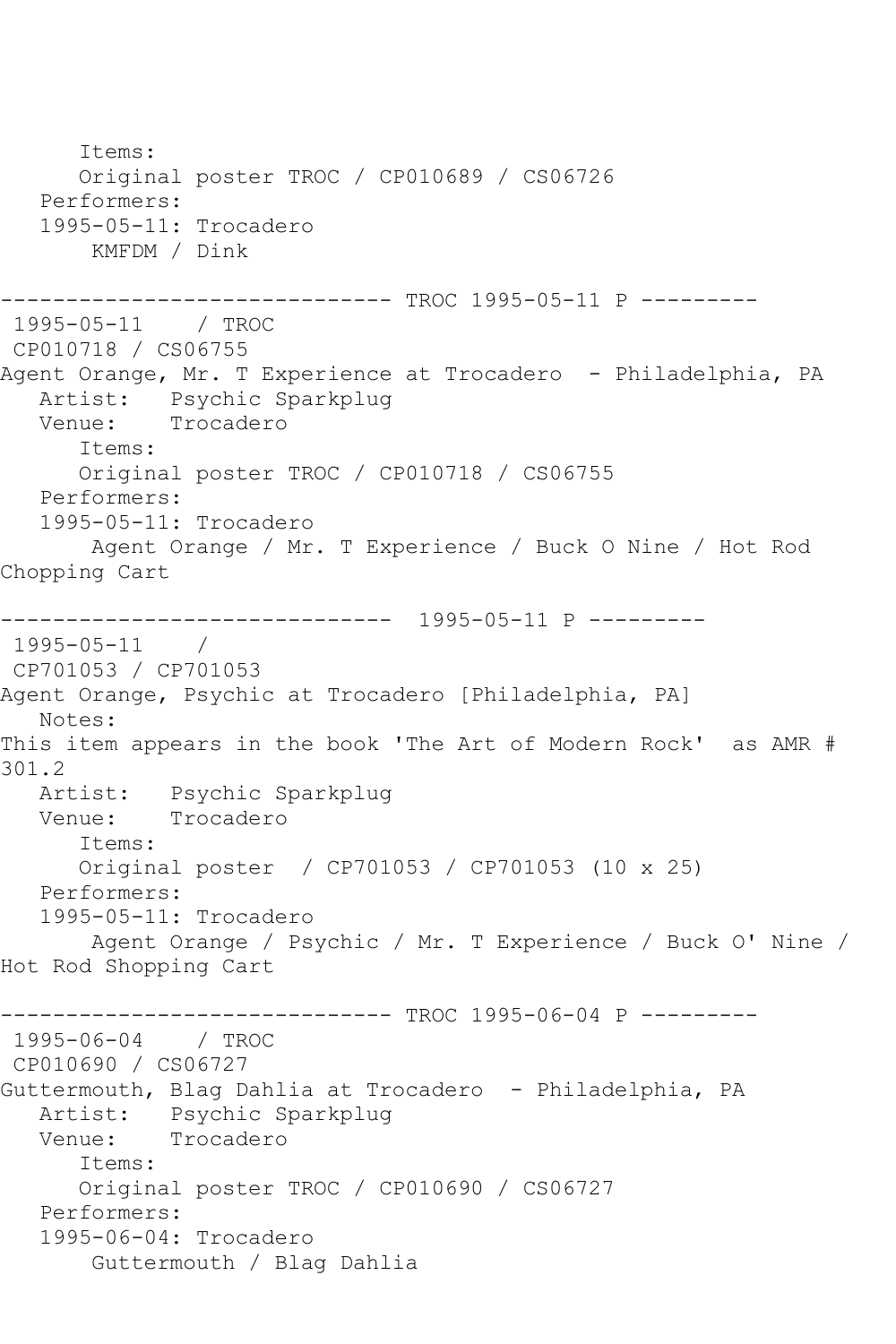------------------------------ TROC 1995-06-16 P --------- 1995-06-16 / TROC CP010694 / CS06731 Steel Pole Bathtub at Trocadero - Philadelphia, PA Artist: Psychic Sparkplug Venue: Trocadero Items: Original poster TROC / CP010694 / CS06731 Performers: 1995-06-16: Trocadero Steel Pole Bathtub ------------------------------ TROC 1995-07-02 P --------- 1995-07-02 / TROC CP010682 / CS06719 Bad Brains, Deftones at Trocadero - Philadelphia, PA Artist: Psychic Sparkplug Venue: Trocadero Items: Original poster TROC / CP010682 / CS06719 Performers: 1995-07-02: Trocadero Bad Brains / Deftones / Rogish Armourment ------------------------------ 1995-07-02 P --------- 1995-07-02 / CP061219 / CP061219 Bad Brains, Def Tones at Trocadero [Philadelphia, PA] Artist: Psychic Sparkplug Venue: Trocadero Items: Original poster / CP061219 / CP061219 (15 x 29-7/8) Performers: 1995-07-02: Trocadero Bad Brains / Def Tones / Rougish Armourment / Salmon ------------------------------ TROC 1995-07-16 P --------- 1995-07-16 / TROC CP010709 / CS06746 Neurosis, Grotus at Trocadero - Philadelphia, PA Artist: Psychic Sparkplug Venue: Trocadero Items: Original poster TROC / CP010709 / CS06746 Performers: 1995-07-16: Trocadero Neurosis / Grotus / Man is the Bastard / Logical Nonsence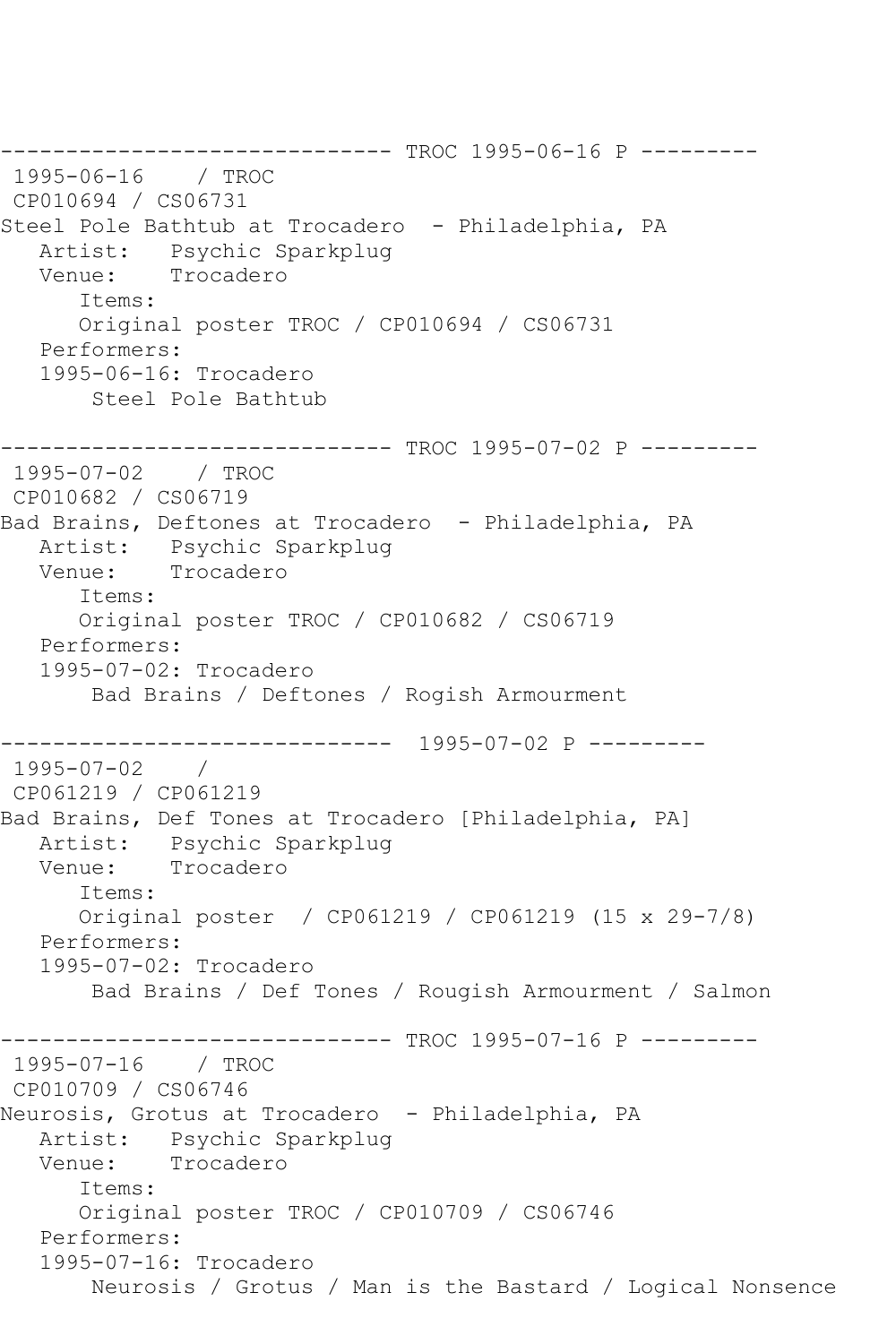1995-07-18: X-Cops / Brutal Juice / Beats Hell Out of Me ------------------------------ TROC 1995-07-21 P --------- 1995-07-21 / TROC CP010664 / CS06701 Foetus, Ultrabidet at Trocadero - Philadelphia, PA Artist: Psychic Sparkplug Venue: Trocadero Items: Original poster TROC / CP010664 / CS06701 Performers: 1995-07-21: Trocadero Foetus / Ultrabidet / Halzion ------------------------------ TROC 1995-09-24 P --------- 1995-09-24 / TROC CP010678 / CS06715 Punk Stock at Trocadero Artist: Psychic Sparkplug Venue: Trocadero Items: Original poster TROC / CP010678 / CS06715 Performers: 1995-09-24: Trocadero Seaweed / Into Another / Truly / Nukes 1995-09-26: 7 Seconds / Mr. T Experience / Shades Apart / Stiff Richards / Hod rod Shopping Cart ------------------------------ TROC 1995-10-10 P --------- 1995-10-10 / TROC CP010706 / CS06743 Quicksand, Bonecrusher at Trocadero - Philadelphia, PA Artist: Psychic Sparkplug<br>Venue: Trocadero Trocadero Items: Original poster TROC / CP010706 / CS06743 Performers: 1995-10-10: Trocadero Quicksand / Bonecrusher / DRI ------------------------------ TROC 1995-10-28 P --------- 1995-10-28 / TROC CP010724 / CS06761 Thrill Kill Kult at Trocadero - Philadelphia, PA Notes: This item appears in the book 'The Art of Modern Rock' as AMR # 055.3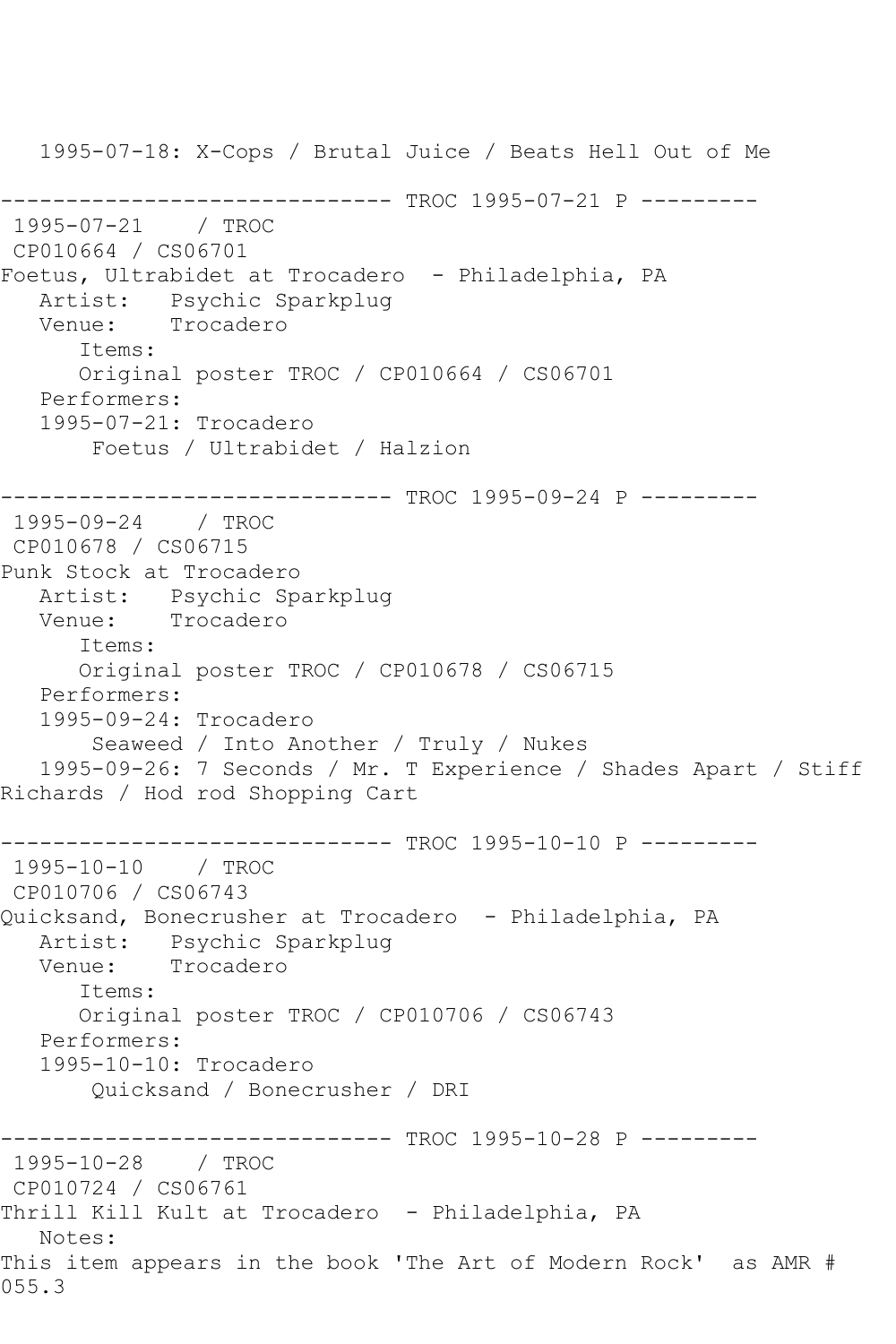Artist: Psychic Sparkplug<br>Venue: Trocadero Trocadero Items: Original poster TROC / CP010724 / CS06761 Performers: 1995-10-28: Trocadero Thrill Kill Kult ------------------------------ TROC 1995-11-05 P --------- 1995-11-05 / TROC CP010710 / CS06747 Fugazi at Trocadero - Philadelphia, PA Artist: Psychic Sparkplug<br>Venue: Trocadero Trocadero Items: Original poster TROC / CP010710 / CS06747 Performers: 1995-11-05: Trocadero Fugazi ------------------------------ TROC 1995-11-14 P --------- 1995-11-14 / TROC CP010729 / CS06766 GWAR, Neurosis at Trocadero - Philadelphia, PA Notes: This item appears in the book 'The Art of Modern Rock' as AMR # 054 Artist: Psychic Sparkplug Venue: Trocadero Items: Original poster TROC / CP010729 / CS06766 Performers: 1995-11-14: Trocadero GWAR / Neurosis / Brutal Juice ------------------------------ TROC 1996-02-27 P --------- 1996-02-27 / TROC CP010705 / CS06742 NOFX, Lunachicks at Trocadero - Philadelphia, PA Artist: Psychic Sparkplug<br>Venue: Trocadero Trocadero Items: Original poster TROC / CP010705 / CS06742 Performers: 1996-02-27: Trocadero NOFX / Lunachicks / Snuff --------- TROC 1996-03-22 P ---------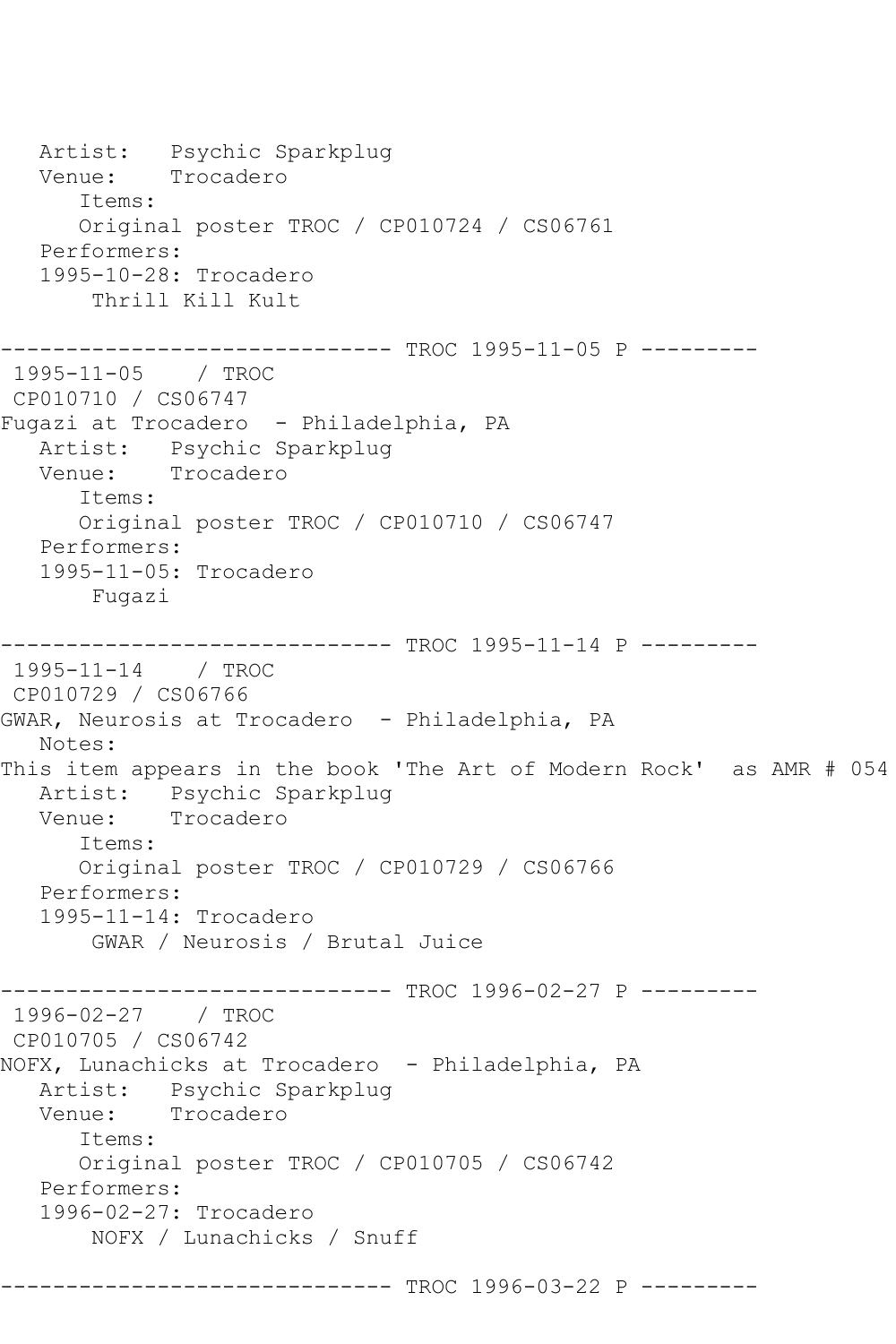1996-03-22 / TROC CP010721 / CS06758 Love and Rockets, Brian Jonestown Massacre at Trocadero -Philadelphia, PA Artist: Psychic Sparkplug Venue: Trocadero Items: Original poster TROC / CP010721 / CS06758 Performers: 1996-03-22: Trocadero Love and Rockets / Brian Jonestown Massacre ------------------------------ TROC 1996-04-01 P --------- 1996-04-01 / TROC CP010691 / CS06728 Wayne Kramer, Melvins at Trocadero - Philadelphia, PA Artist: Psychic Sparkplug<br>Venue: Trocadero Trocadero Items: Original poster TROC / CP010691 / CS06728 Performers: 1996-04-01: Trocadero Wayne Kramer / Melvins ------------------------------ TROC 1996-04-09 P --------- 1996-04-09 / TROC CP010697 / CS06734 Vandals, Down by Law at Trocadero - Philadelphia, PA Artist: Psychic Sparkplug Venue: Trocadero Items: Original poster TROC / CP010697 / CS06734 Performers: 1996-04-09: Trocadero Vandals / Down by Law / Swingin' Utters ------------------------------ TROC 1996-04-13 P --------- 1996-04-13 / TROC CP010672 / CS06709 Pogues at Trocadero - Philadelphia, PA Artist: Psychic Sparkplug Venue: Trocadero Items: Original poster TROC / CP010672 / CS06709 Performers: 1996-04-13: Trocadero Pogues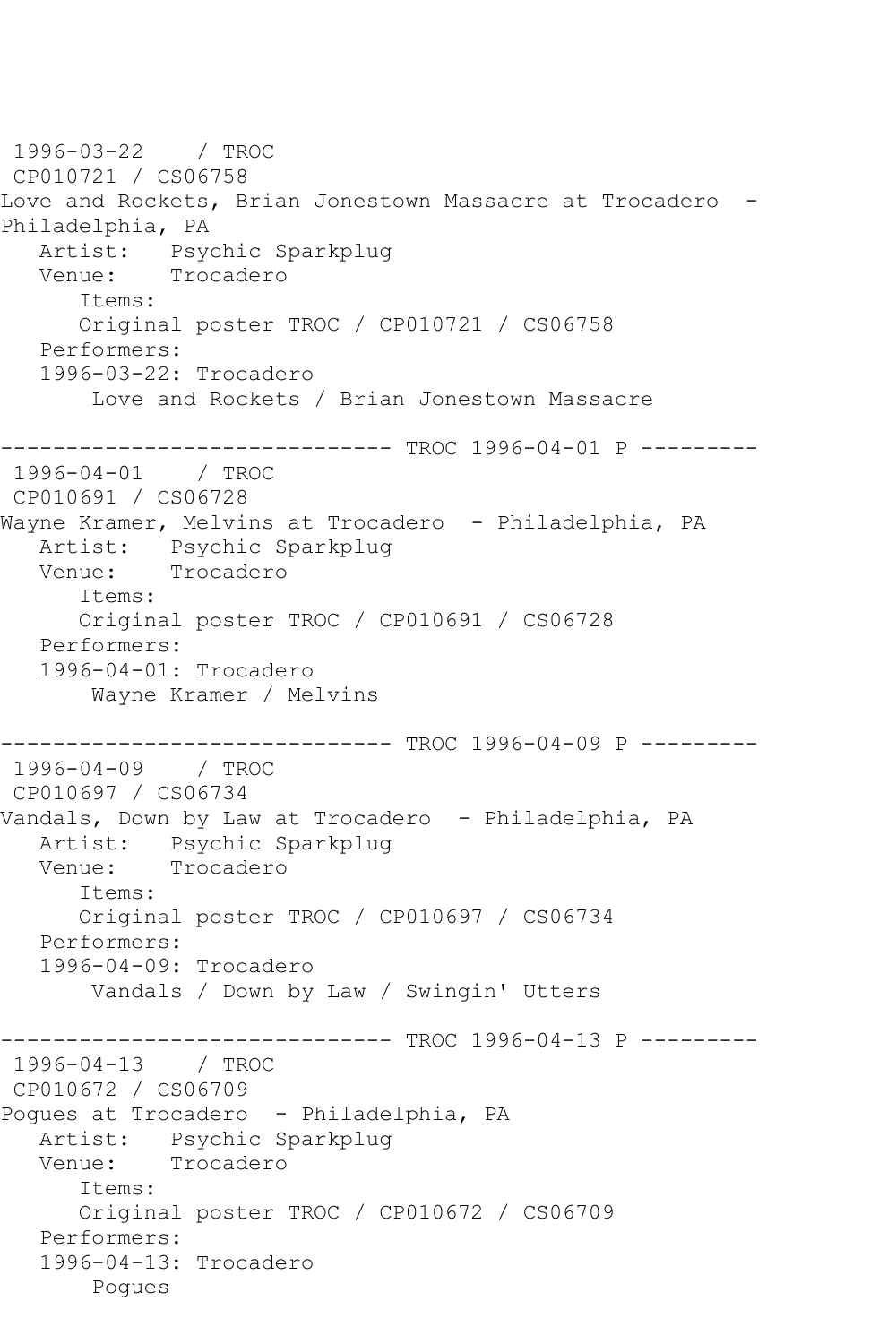------------------------------ 1996-04-13 P --------- 1996-04-13 / CP700325 / CP700325 Pogues at Trocadero [Philadelphia, PA] Notes: This item appears in the book 'The Art of Modern Rock' as AMR # 055 Artist: Psychic Sparkplug Venue: Trocadero Items: Original poster / CP700325 / CP700325 (12-1/2 x 30) Performers: 1996-04-13: Trocadero Pogues ------------------------------ TROC 1996-06-22 P --------- 1996-06-22- / TROC CP010711 / CS06748 Swingin' Utters at Trocadero - Philadelphia, PA Artist: Psychic Sparkplug Venue: Trocadero Items: Original poster TROC / CP010711 / CS06748 Performers: 1996-06-22-: Trocadero Swingin' Utters ------------------------------ TROC 1996-06-27 P --------- 1996-06-27 / TROC CP010713 / CS06750 Beneath the Planet of MCM and the Monster at Trocadero Artist: Psychic Sparkplug<br>Venue: Trocadero Trocadero Items: Original poster TROC / CP010713 / CS06750 Performers: 1996-06-27: Trocadero ------------------------------ TROC 1996-07-01 P --------- 1996-07-01 / TROC CP010716 / CS06753 Nitzer Ebb, Earth Eighteen at Trocadero - Philadelphia, PA Artist: Psychic Sparkplug Venue: Trocadero Items: Original poster TROC / CP010716 / CS06753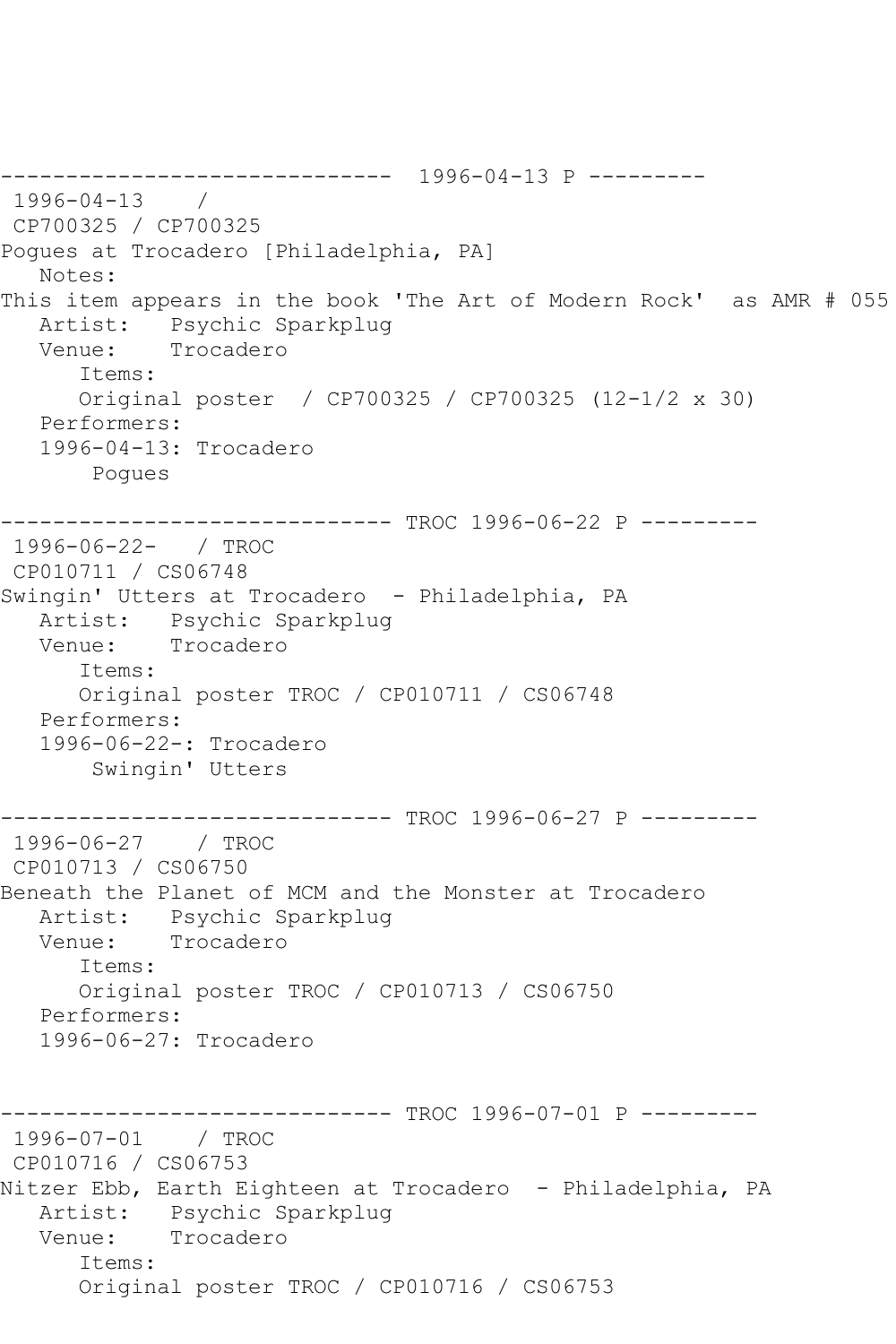Performers: 1996-07-01: Trocadero Nitzer Ebb / Earth Eighteen / Killing Floor ------------------------------ TROC 1996-07-11 P --------- 1996-07-11 / TROC CP010695 / CS06732 Snfu, Bouncin' Souls at Trocadero Artist: Psychic Sparkplug Venue: Trocadero Items: Original poster TROC / CP010695 / CS06732 Performers: 1996-07-11: Trocadero Snfu / Bouncing Souls ------------------------------ TROC 1996-10-02 P --------- 1996-10-02 / TROC CP010667 / CS06704 Marilyn Manson, Clutch at Trocadero - Philadelphia, PA Notes: Signed Limited Edition of 550 This item appears in the book 'The Art of Modern Rock' as AMR # 299 Artist: Psychic Sparkplug<br>Venue: Trocadero Trocadero Items: Original poster TROC / CP010667 / CS06704 Performers: 1996-10-02: Trocadero Marilyn Manson / Clutch ---------- TROC 1996-10-31 P-1 ---------1996-10-31 / TROC CP014505 / MARM311 Misfits, Come To Life at Trocadero - Philadelphia, PA Event: The Misfits, Come To Life, Halloween Night 1996 at The Trocadero<br>:Venue Trocadero Items: Original poster TROC Edition 1 / CP014505 / MARM311 Performers: 1996-10-31: Trocadero Misfits / Come To Life ------------------------------ TROC 1997-01-24 P-1 --------- 1997-01-24 / TROC CP004014 / C0057 Phantom Surfers, Hi-Fives at Trocadero - Philadelphia, PA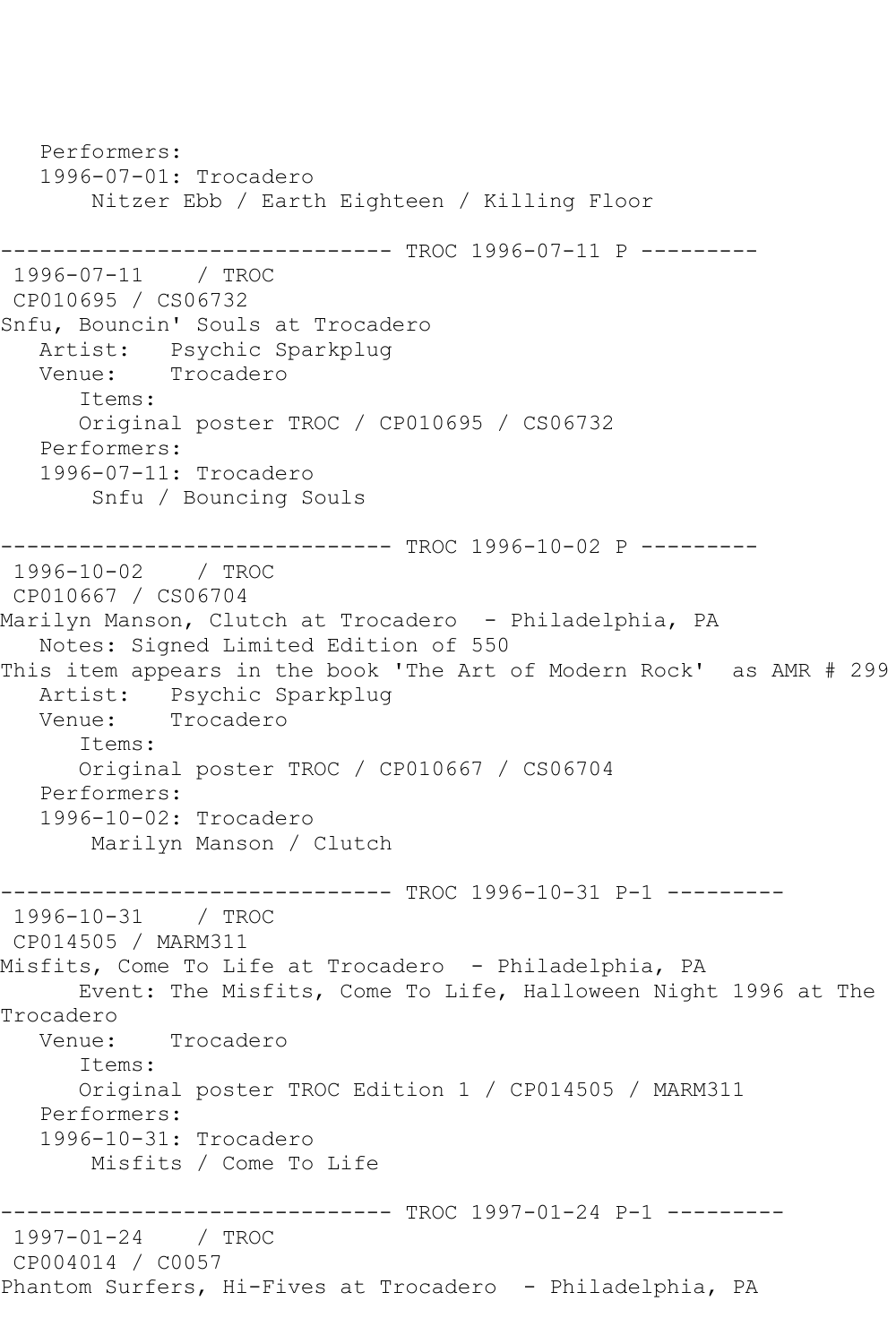Artist: Coop Venue: Trocadero Items: Original poster TROC Edition 1 / CP004014 / C0057 Performers: 1997-01-24: Trocadero Phantom Surfers / Hi-Fives / Go-Nuts ------------------------------ 1997-01-24 P --------- 1997-01-24 / CP051689 / CP051689 Phantom Surfers, Hi Fives at Trocadero - Philadelphia, PA Artist: Coop Venue: Trocadero Items: Original poster / CP051689 / CP051689 Price: 50.00 Performers: 1997-01-24: Trocadero Phantom Surfers / Hi Fives / Go Nuts ------------------------------ TROC 1997-03-27 P --------- 1997-03-27 / TROC CP010515 / CS06552 Suicidal Tendencies, Powerhouse at Trocadero Artist: Chuck Sperry Venue: Trocadero Promoter: Firehouse Items: Original poster TROC / CP010515 / CS06552 Performers: 1997-03-27: Trocadero Suicidal Tendencies / Powerhouse / Salmon ------------------------------ TROC 1997-04-03 P --------- 1997-04-03 / TROC CP010520 / CS06557 Supersuckers, Jesse Dayton at Trocadero - Philadelphia, PA Artist: Ron Donovan<br>Venue: Trocadero Trocadero Promoter: Firehouse Items: Original poster TROC / CP010520 / CS06557 Performers: 1997-04-03: Trocadero Supersuckers / Jesse Dayton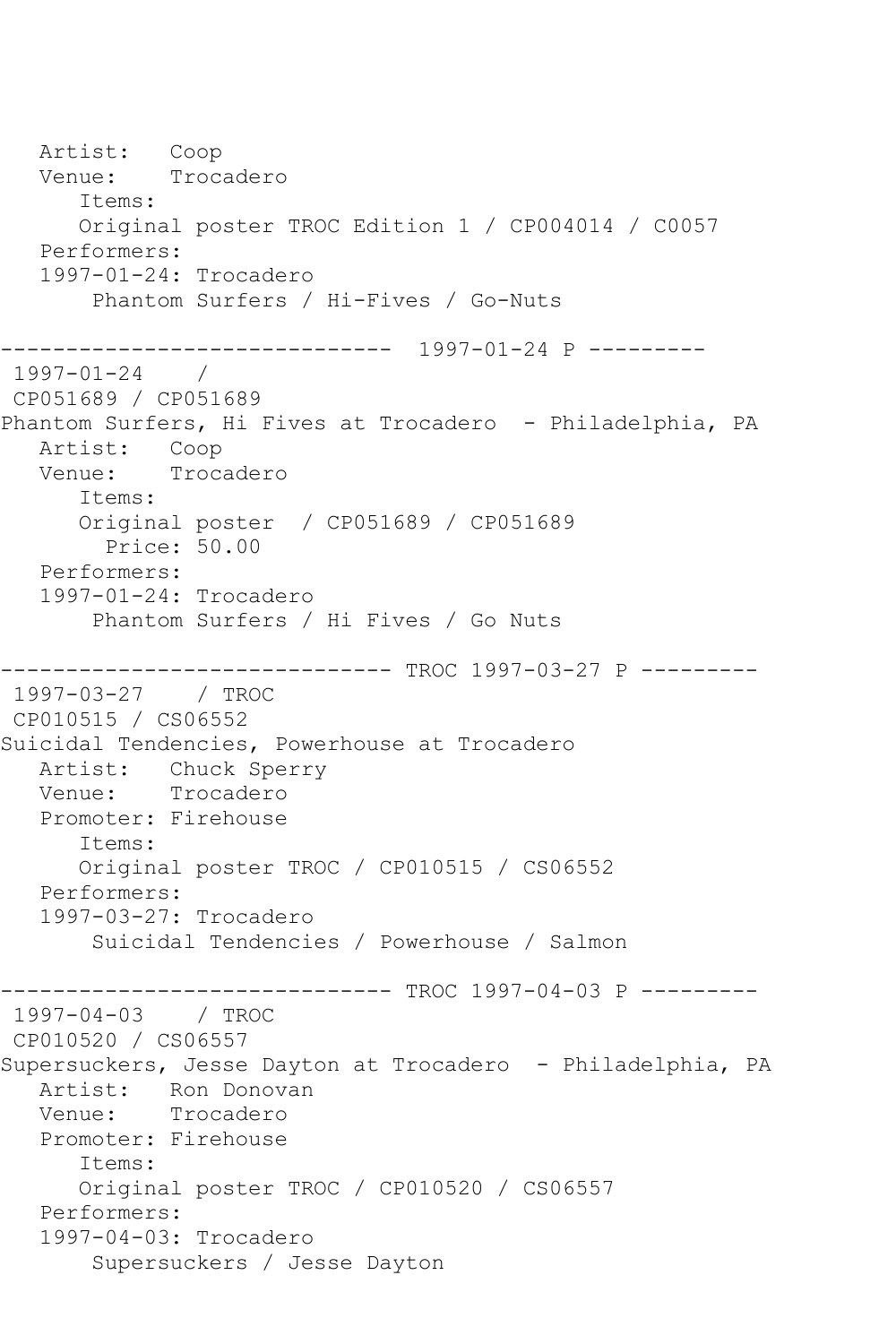------------------------------ TROC 1997-05-01 P --------- 1997-05-01 / TROC CP010514 / CS06551 Switchblade Symphony, Sunshine Blind at Trocadero - Philadelphia, PA Artist: Chuck Sperry Venue: Trocadero Promoter: Firehouse Items: Original poster TROC / CP010514 / CS06551 Performers: 1997-05-01: Trocadero Switchblade Symphony / Sunshine Blind / Wench / DJ Melting Girl ------------------------------ TROC 1997-05-11 P --------- 1997-05-11 / TROC CP010659 / CS06696 New Bomb Turks, Red Aunts at Trocadero - Philadelphia, PA Artist: Ron Donovan Venue: Trocadero Items: Original poster TROC / CP010659 / CS06696 Performers: 1997-05-12: Trocadero New Bomb Turks / Red Aunts / La Express / Hellbillys 1997-05-11: Toy Dolls / Aquabats ------------------------------ TROC 1997-06-08 P --------- 1997-06-08 / TROC CP010507 / CS06544 Mike Story, Groovie Ghoulies at Trocadero - Philadelphia, PA Artist: Firehouse<br>Venue: Trocadero Trocadero Promoter: Firehouse Items: Original poster TROC / CP010507 / CS06544 Performers: 1997-06-08: Trocadero Mike Story / Groovie Ghoulies / Actionslacks / Smokejumpers / Nukes / Wynona Ryders ------------------------------ TROC 1997-11-04 P --------- 1997-11-04 / TROC CP010643 / CS06680 Lords of Acid at Trocadero - Philadelphia, PA Notes: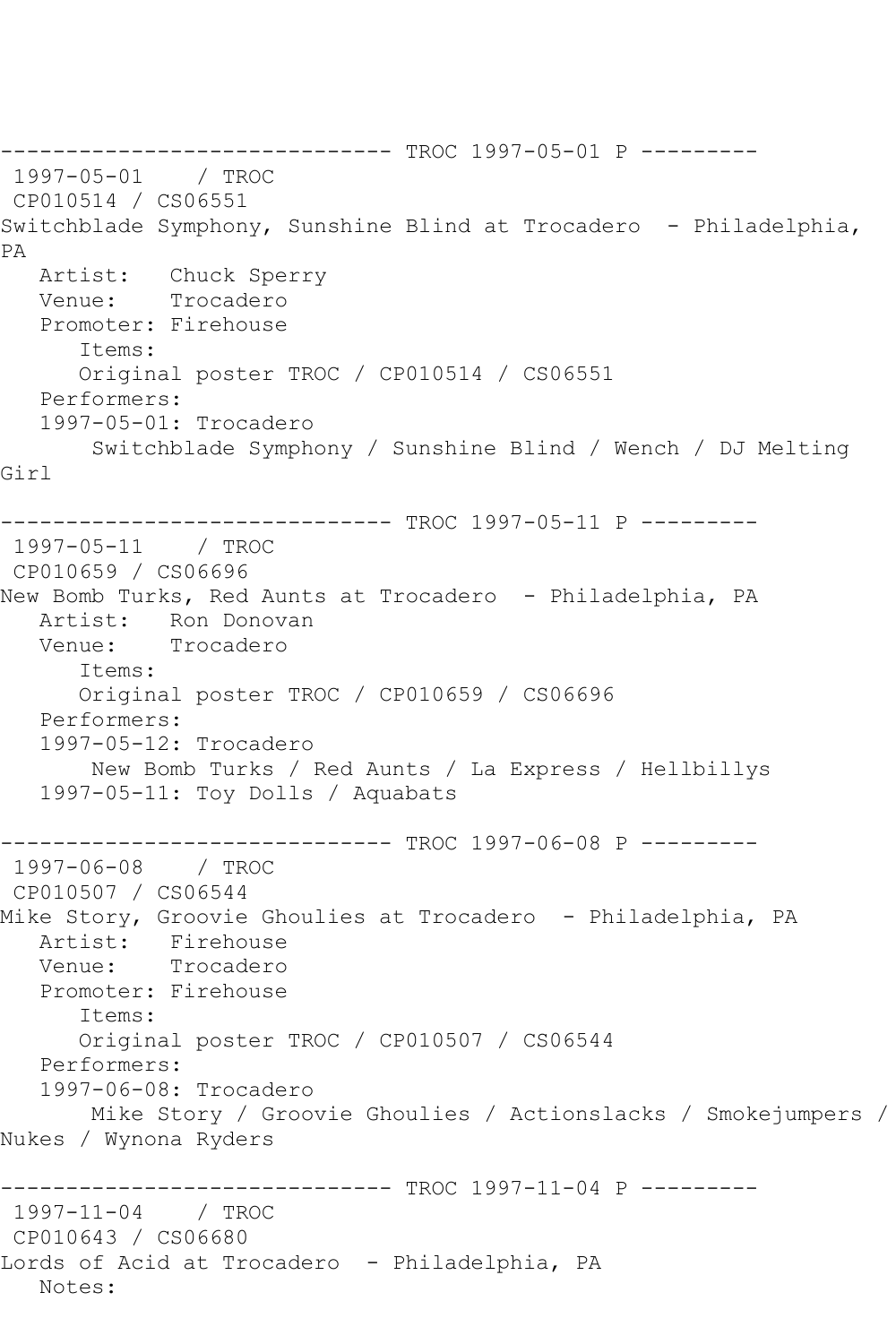This item appears in the book 'The Art of Modern Rock' as AMR # 110 Artist: Ron Donovan Venue: Trocadero Items: Original poster TROC / CP010643 / CS06680 Performers: 1997-11-04: Trocadero Lords of Acid ------------------------------ TROC 1998-02-07 P --------- 1998-02-07 / TROC CP010586 / CS06623 Billy Zoom, Swingin' Utters at Trocadero - Philadelphia, PA Artist: Ron Donovan Venue: Trocadero Promoter: Nick of Time Items: Original poster TROC / CP010586 / CS06623 Performers: 1998-02-07: Trocadero Billy Zoom / Swingin' Utters / Sluts for Hire / DJ Bonebrake / John Dow ------------------------------ TROC 1999-11-02 P-1 --------- 1999-11-02 / TROC CP004749 / CM19991102 Misfits, Sick of It All at Trocadero - Philadelphia, PA Artist: Chris Martin Venue: Trocadero Items: Original poster TROC Edition 1 / CP004749 / CM19991102 TROC / NONE / CM1999110 Performers: 1999-11-02: Trocadero Misfits / Sick of It All ------------------------------ TROC 19zz-08-10 P-1 --------- 19zz-08-10 / TROC CP014571 / MARM379 Slayer, Unsane at Trocadero - Philadelphia, PA Venue: Trocadero Items: Original poster TROC Edition 1 / CP014571 / MARM379 Performers: 19zz-08-10: Trocadero Slayer / Unsane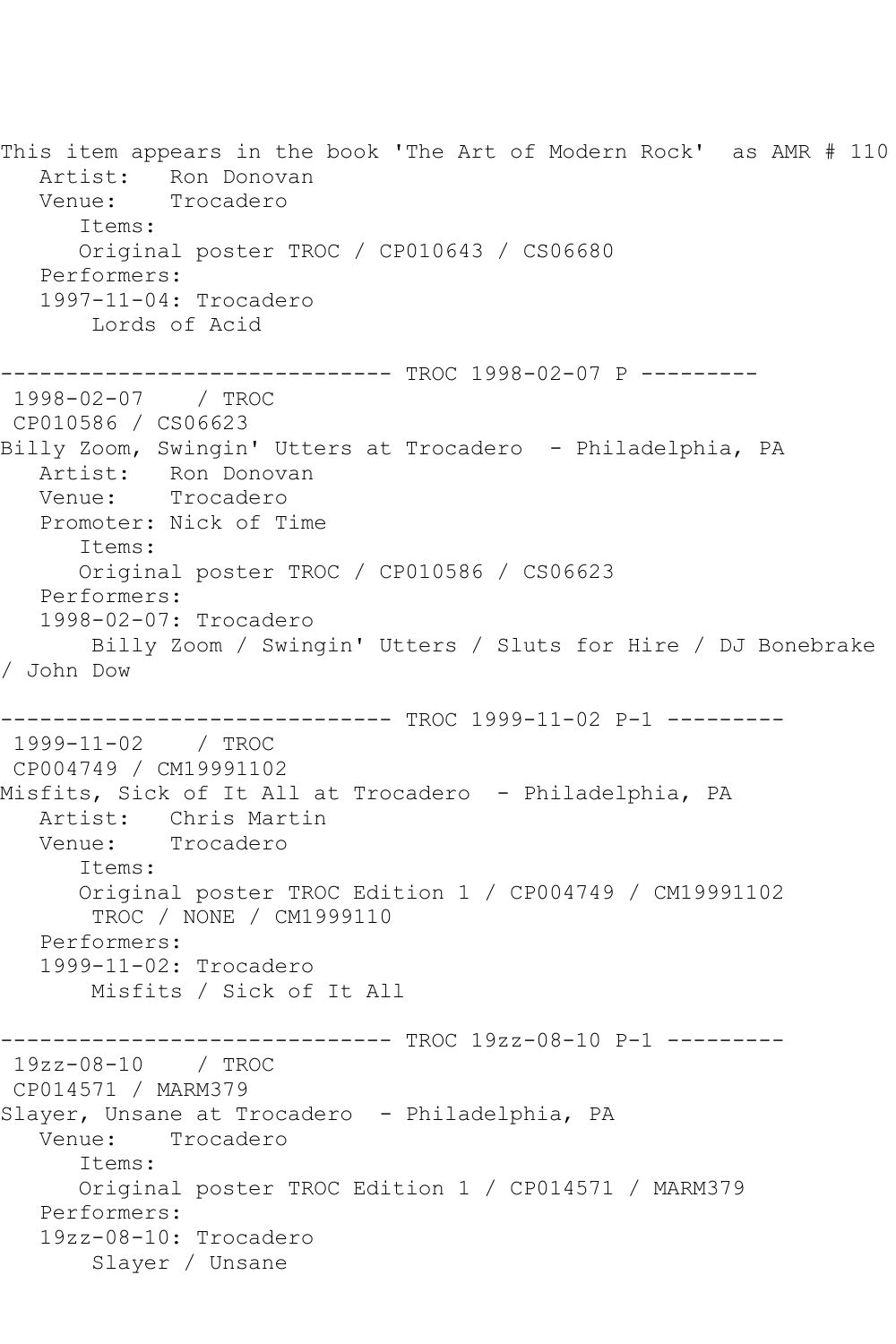------------------------------ TROC 2000-05-27 P-1 --------- 2000-05-27 / TROC CP013234 / FK20000527 Dwarves, Fang at Trocadero - Philadelphia, PA Artist: Frank Kozik Venue: Trocadero Items: Original poster TROC Edition 1 / CP013234 / FK20000527 TROC / NONE / FK2000052 Performers: 2000-05-27: Trocadero Dwarves / Fang ------------------------------ TROC 2000-11-30 P --------- 2000-11-30 / TROC CP030537 / NM10486 Buzzcocks, The Numbers at Trocadero Venue: Trocadero Items: Original poster TROC / CP030537 / NM10486 (11 x 17) Performers: 2000-11-30: Trocadero Buzzcocks / Numbers ------------------------------ 2000-12-23 P --------- 2000-12-23 / CP050536 / CP050536 Clutch, Corrosion of Conformity at Trocadero Theater Artist: Delanorock Venue: Trocadero Theater Items: Original poster / CP050536 / CP050536 Performers: 2000-12-23: Trocadero Theater Clutch / Corrosion of Conformity / Flybanger / 60 Watt Shaman / T Minus Whenever It Feels Right ------------------------------ 2001-02-13 P --------- 2001-02-13 / CP050385 / CP050385 Icky Flix Tour Artist: Steven Cerio Venue: State Theater, Detroit Promoter: Noiseville / Ralph America Items: Original poster / CP050385 / CP050385 Performers: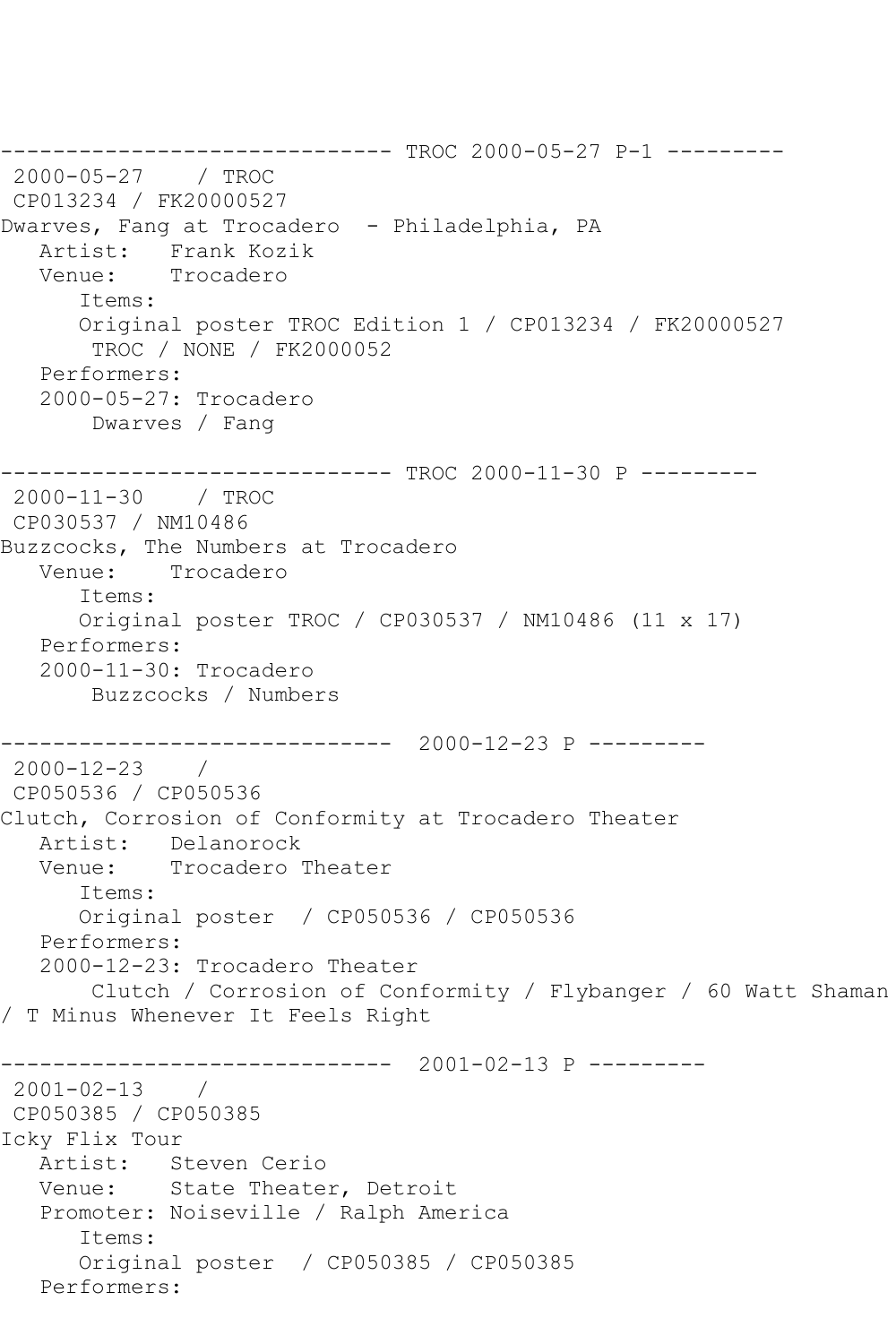2001-02-13: State Theater, Detroit Residents 2001-02-14: Trocadero Residents 2001-02-15: Beacon Theater Residents 2001-02-17: Berklee Performance Center Residents ------------------------------ TROC 2001-04-11 P --------- 2001-04-11 / TROC CP030827 / NM10776 Flogging Molly, Slackers at Trocadero - Philadelphia, PA Venue: Trocadero Items: Original poster TROC / CP030827 / NM10776 (12 x 18) Performers: 2001-04-11: Trocadero Flogging Molly / Slackers / Avoid One Thing ------------------------------ 2001-07-25 P --------- 2001-07-25 / CP030321 / NM10270 Cradle of Filth, Nile at Trocadero , Philly - Philadelphia, PA Venue: Trocadero , Philly Items: Original poster / CP030321 / NM10270 (12 x 18) Performers: 2001-07-25: Trocadero , Philly Cradle of Filth / Nile / God Forbid ------------------------------ TROC 2001-07-29 P --------- 2001-07-29 / TROC CP030944 / NM10893 Marcus Miller at Trocadero - Philadelphia, PA Venue: Trocadero Items: Original poster TROC / CP030944 / NM10893 (12 x 18) Performers: 2001-07-29: Trocadero Marcus Miller ------------------------------ TROC 2001-09-08 P --------- 2001-09-08 / TROC CP030975 / NM10924 John Mayall, Blues Breakers at Trocadero - Philadelphia, PA Trocadero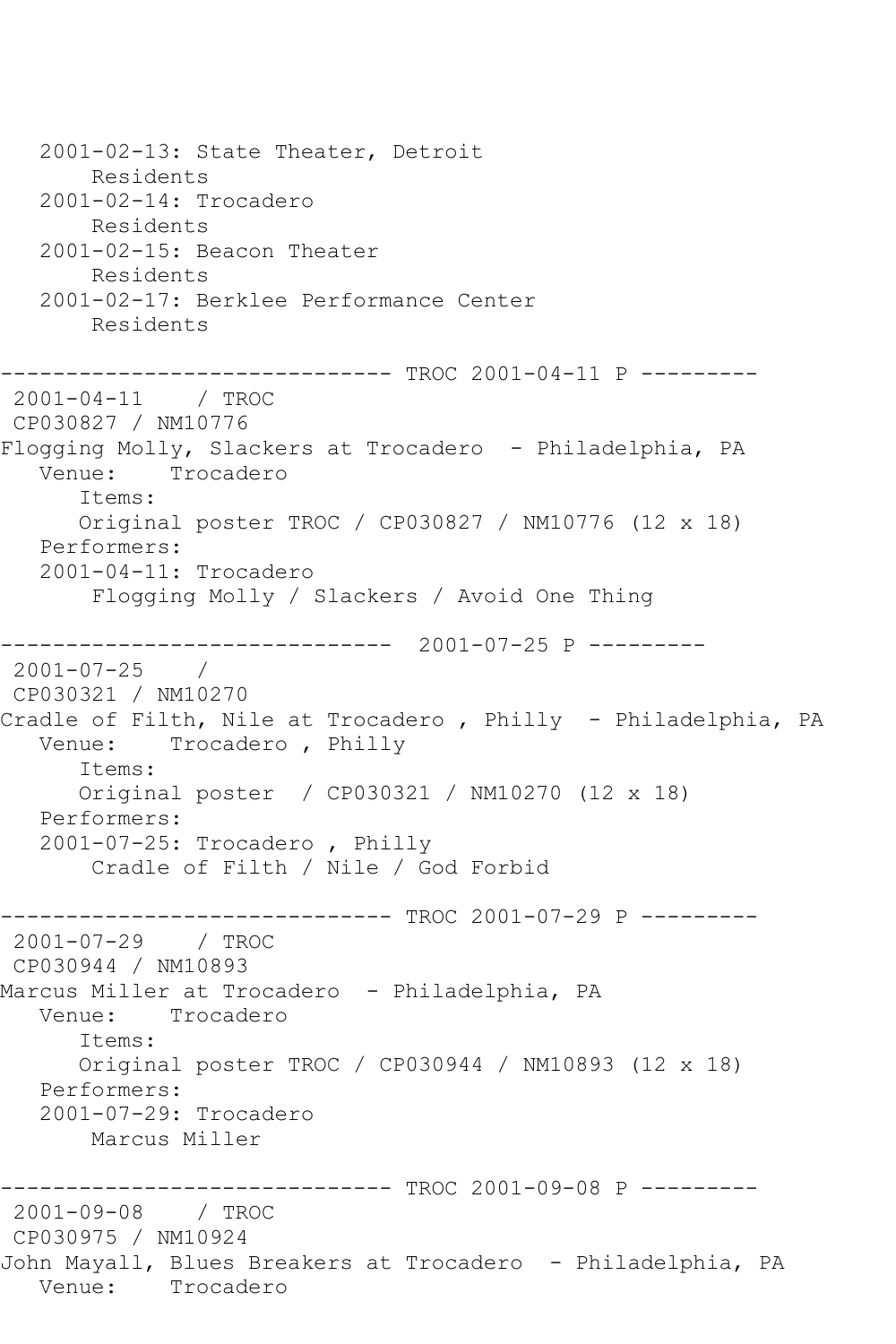Items: Original poster TROC / CP030975 / NM10924 (12 x 18) Performers: 2001-09-08: Trocadero John Mayall / Blues Breakers / K-Floor ------------------------------ 2001-09-13 P --------- 2001-09-13 / CP700634 / CP700634 Built To Spill, Delusions at Trocadero Theater [Philadelphia, PA] Notes: Limited Edition of 200 This item appears in the book 'The Art of Modern Rock' as AMR # 135.2 Artist: Jeff Wood Venue: Trocadero Theater Items: Original poster / CP700634 / CP700634 (11-1/2 x 25) Performers: 2001-09-13: Trocadero Theater Built To Spill / Delusions ------------------------------ TRCT 2001-09-25 P --------- 2001-09-25 / TRCT CP030427 / NM10376 AFI, Movielife at Trocadero Theater Venue: Trocadero Theater Items: Original poster TRCT / CP030427 / NM10376 (12 x 18) Performers: 2001-09-25: Trocadero Theater AFI / Movielife / American Nightmare / Rise Against ------------------------------ TRCT 2001-09-26 P --------- 2001-09-26 / TRCT CP050637 / CP050637 Rollins Band, Mother Superior at Trocadero Theater Artist: Jason Cooper Venue: Trocadero Theater Items: Original poster TRCT / CP050637 / CP050637 (11 x 25) Performers: 2001-09-26: Trocadero Theater Rollins Band / Mother Superior ------------------------------ 2001-09-26 P --------- 2001-09-26 / CP701615 / CP701615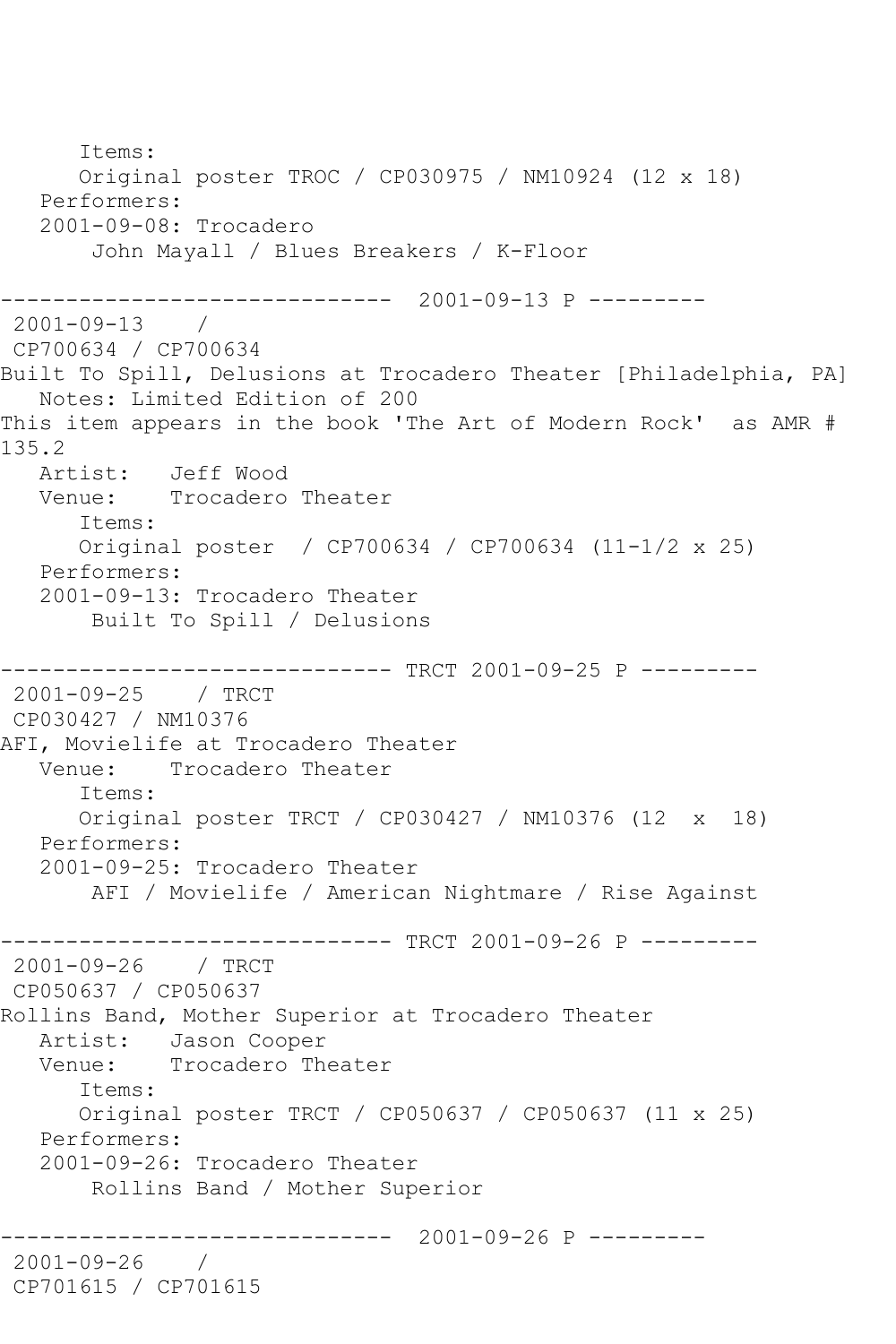Rollins Band, Mother Superior at Trocadero Theater - Philadelphia, PA Notes: This item appears in the book 'The Art of Modern Rock' as AMR # 005.1<br>Artist: Artist: Drowning Creek Studio<br>Venue: Trocadero Theater Trocadero Theater Items: Original poster / CP701615 / CP701615 (11 x 24) Performers: 2001-09-26: Trocadero Theater Rollins Band / Mother Superior ------------------------------ TRCT 2001-10-06 P --------- 2001-10-06 / TRCT CP030448 / NM10397 Donnas, Eyeliners at Trocadero Theater Artist: Jason Goad Venue: Trocadero Theater Items: Original poster TRCT / CP030448 / NM10397 (11 x 23.5) Price: 25.00 Performers: 2001-10-06: Trocadero Theater Donnas / Eyeliners / Kicks ------------------------------ TRCT 2001-10-31 P --------- 2001-10-31 / TRCT CP030450 / NM10399 Type O Negative at Trocadero Theater<br>Venue: Trocadero Theater Trocadero Theater Items: Original poster TRCT / CP030450 / NM10399 (5 x 10) Performers: 2001-10-31: Trocadero Theater Type O-Negative ------------------------------ 2001-10-31 P --------- 2001-10-31 / CP050632 / CP050632 Halloween Night Artist: Jason Cooper Venue: Trocadero Theater Promoter: Blackheart Studios Items: Original poster / CP050632 / CP050632 (11 x 24) Performers: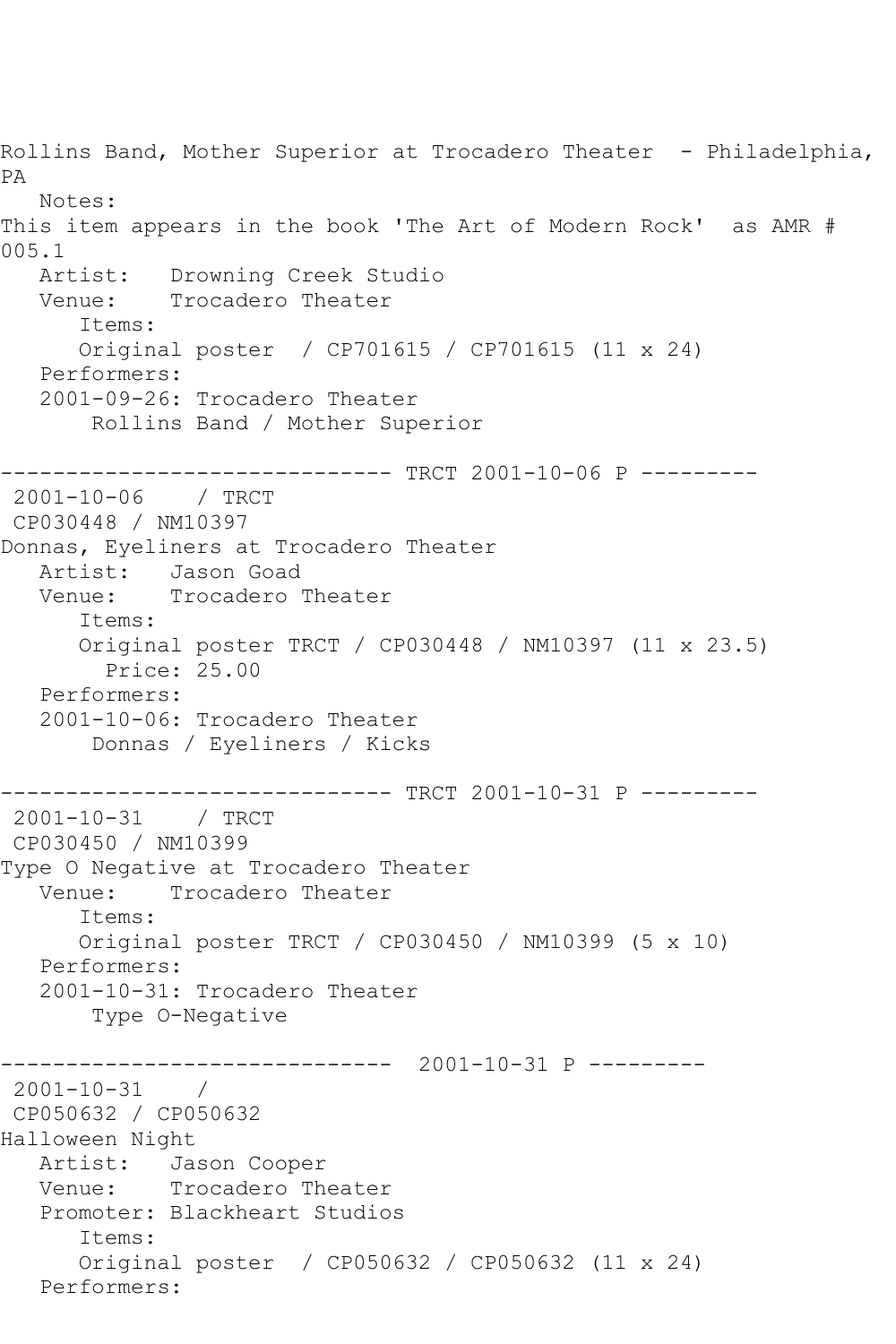2001-10-31: Trocadero Theater Type O-Negative ------------------------------ 2001-11-12 P --------- 2001-11-12 / CP051225 / CP051225 Stereo Lab at Trocadero - Philadelphia, PA Artist: Peter Cardoso Venue: Trocadero Items: Original poster / CP051225 / CP051225 Performers: 2001-11-12: Trocadero Stereo Lab ------------------------------ TROC 2001-11-15 P --------- 2001-11-15 / TROC CP030976 / NM10925 Stephen Malkmus, Jicks at Trocadero - Philadelphia, PA Venue: Trocadero Items: Original poster TROC / CP030976 / NM10925 (12 x 18) Performers: 2001-11-15: Trocadero Stephen Malkmus / Jicks / Lapse ------------------------------ TROC 2001-12-08 P --------- 2001-12-08 / TROC CP030713 / NM10662 H2O, Movielife at Trocadero - Philadelphia, PA Artist: Brian Ewing Venue: Trocadero Items: Original poster TROC / CP030713 / NM10662 (11 x 17) Performers: 2001-12-08: Trocadero H2O / Movielife / Rier City High / Autopilot Off ------------------------------ TRCT 2001-12-12 P --------- 2001-12-12 / TRCT CP030287 / NM10236 Get Up Kids at Trocadero Theater Venue: Trocadero Theater Items: Original poster TRCT / CP030287 / NM10236 (10-1/2 x 25) Performers: 2001-12-12 2001-12-13: Trocadero Theater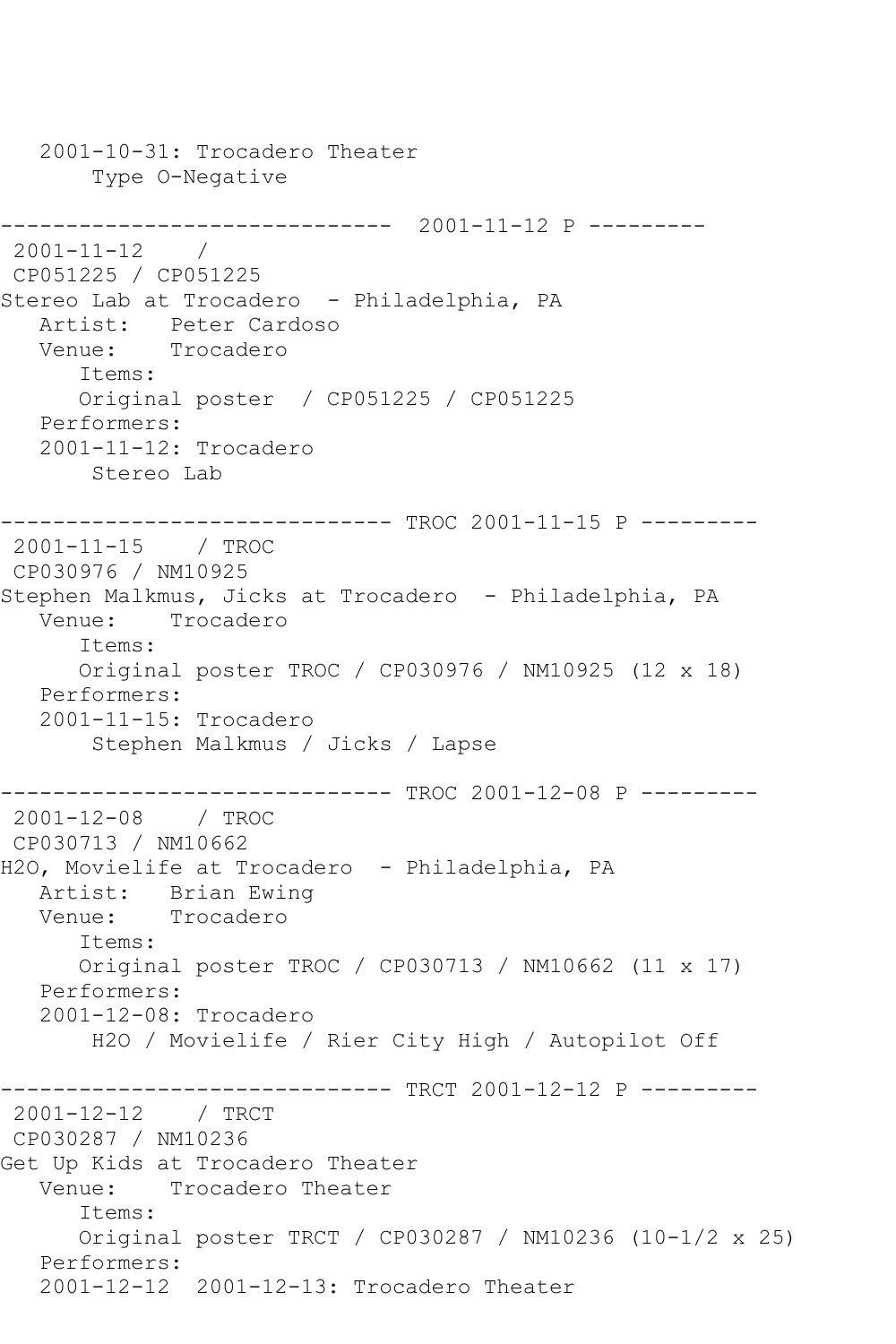Get-Up Kids

```
-------------- TROC 2001-12-28 P ---------
2001-12-28 / TROC 
CP030454 / NM10403
Atomic Bitchwax, Lord Sterling at Trocadero - Philadelphia, PA
   Artist: Frank Kozik
   Venue: Trocadero
       Items:
      Original poster TROC / CP030454 / NM10403 (12 x 24)
   Performers:
   2001-12-28: Trocadero
        Atomic Bitchwax / Lord Sterling
        ------------------------------ 2001-12-29 P ---------
2001-12-29 / 
CP700882 / CP700882
Guided By Voices, Pearly Gates at Trocadero [Philadelphia, PA]
   Notes: 
This item appears in the book 'The Art of Modern Rock' as AMR # 259
   Artist: Brian Ewing
   Venue: Trocadero
      Items:
      Original poster / CP700882 / CP700882 (11 x 17)
   Performers:
   2001-12-29: Trocadero
        Guided By Voices / Pearly Gates
------------------------------ TROC 2002-01-02 P ---------
2002-01-02 / TROC 
CP030786 / NM10735
Clutch, Bio-Hazard at Trocadero - Philadelphia, PA
  Artist: Jared Conner<br>Venue: Trocadero
            Trocadero
       Items:
      Original poster TROC / CP030786 / NM10735 (11 x 17)
   Performers:
   2002-01-02: Trocadero
        Clutch / Bio-Hazard / Candiria
                    ----------- TROC 2002-01-12 P ---------
2002-01-12 / TROC 
CP030302 / NM10251
Circle Jerks at Trocadero - Philadelphia, PA
   Artist: Frank Kozik
   Venue: Trocadero
      Items:
```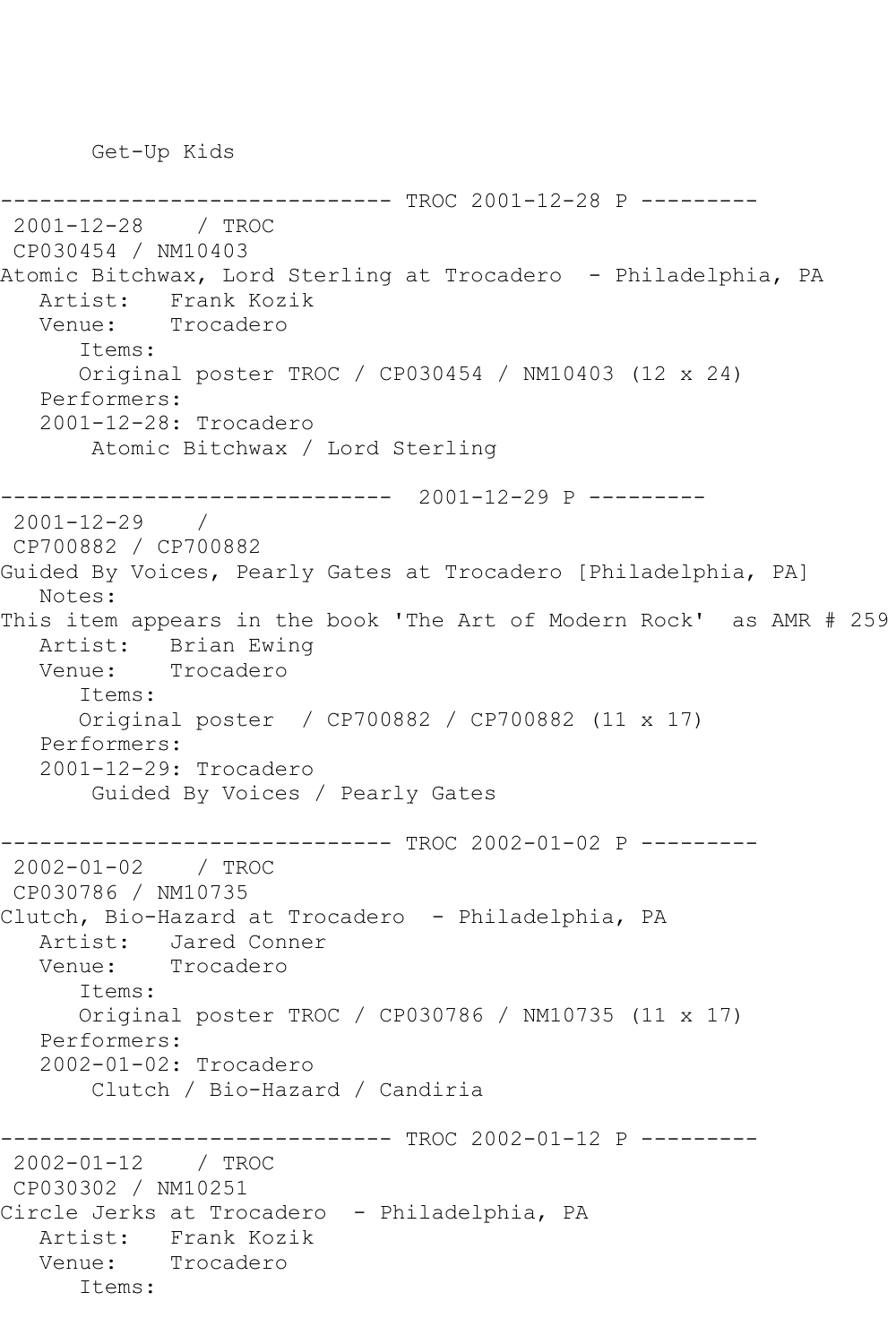Original poster TROC / CP030302 / NM10251 (12 x 24) Performers: 2002-01-12: Trocadero Circle Jerks ------------------------------ TRCT 2002-02-08 P --------- 2002-02-08 / TRCT CP030736 / NM10685 Breeders, Burning Brides at Trocadero Theater Artist: Brian Ewing<br>Venue: Trocadero Tl Trocadero Theater Items: Original poster TRCT / CP030736 / NM10685 (13 x 17) Performers: 2002-02-08: Trocadero Theater Breeders / Burning Bridges ------------------------------ TRCT 2002-03-01 P --------- 2002-03-01 / TRCT CP030619 / NM10568 Great Big Sea, Carbon Leaf at Trocadero Theater Venue: Trocadero Theater Items: Original poster TRCT / CP030619 / NM10568 (12 x 18) Performers: 2002-03-01: Trocadero Theater Great Big Sea / Carbon Leaf ------------------------------ 2002-03-13 P --------- 2002-03-13 / CP051252 / CP051252 Death Cab For Cutie, Dismamberment Plan at Trocadero - Philadelphia, PA Benefit: Death and Dismemberment Tour Artist: Peter Cardoso Venue: Trocadero Items: Original poster / CP051252 / CP051252 Performers: 2002-03-13: Trocadero Death Cab For Cutie / Dismemberment Plan ------------------------------ 2002-03-31 P --------- 2002-03-31 / CP701558 / CP701558 White Strips at Trocadero [Philadelphia, PA] Notes: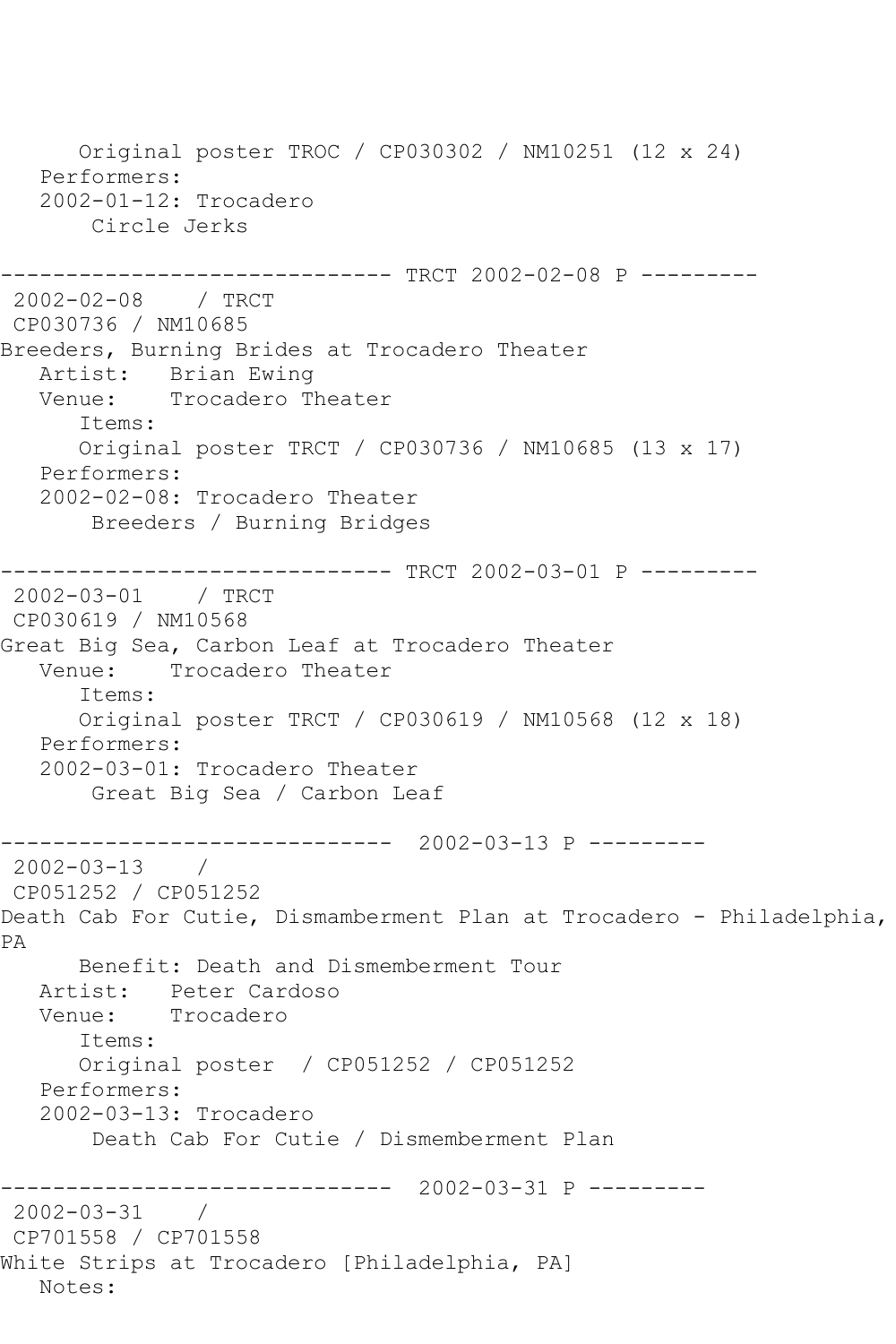This item appears in the book 'The Art of Modern Rock' as AMR # 482.7 Artist: Frank Kozik Venue: Trocadero Items: Original poster / CP701558 / CP701558 (24 x 12) Performers: 2002-03-31: Trocadero White Strips ------------------------------ 2002-05-02 P --------- 2002-05-02 / CP052691 / CP052691 Down at Trocadero Theater Artist: Brian Mercer Venue: Trocadero Theater Items: Original poster / CP052691 / CP052691 Performers: 2002-05-02: Trocadero Theater Down ------------------------------ TROC 2002-05-10 P --------- 2002-05-10 / TROC CP031017 / NM10966 Cornershop, Jeffrey Lewis at Trocadero - Philadelphia, PA<br>Venue: Trocadero Trocadero Items: Original poster TROC / CP031017 / NM10966 (11 x 22) Performers: 2002-05-10: Trocadero Cornershop / Jeffrey Lewis ------------------------------ TRCT 2002-05-11 P --------- 2002-05-11 / TRCT CP030564 / NM10513 Luna, Consonant at Trocadero Theater Venue: Trocadero Theater Items: Original poster TRCT / CP030564 / NM10513 (12 x 18) Performers: 2002-05-11: Trocadero Theater Luna / Consonant -------------- TROC 2002-05-16 P ---------2002-05-16 / TROC CP031051 / NM11000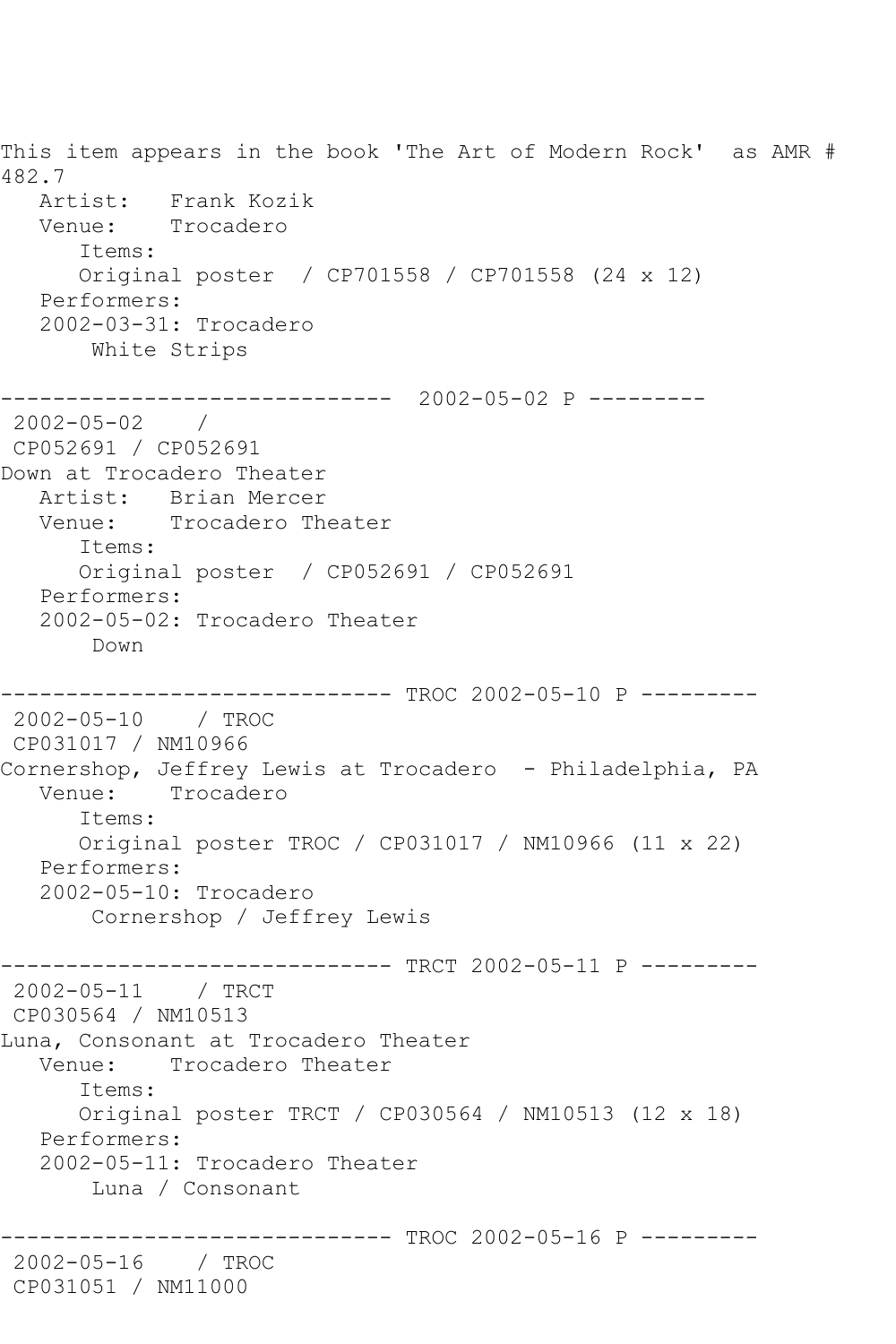Leftover Salmon at Trocadero - Philadelphia, PA Venue: Trocadero Items: Original poster TROC / CP031051 / NM11000 (12 x 18) Performers: 2002-05-16: Trocadero Leftover Salmon ------------------------------ 2002-05-16 P --------- 2002-05-16 / CP700979 / CP700979 Leftover Salmon at Trocadero [Philadelphia, PA] Notes: This item appears in the book 'The Art of Modern Rock' as AMR # 279.2 Artist: Scott Benge Venue: Trocadero Items: Original poster / CP700979 / CP700979 (12 x 18) Performers: 2002-05-16: Trocadero Leftover Salmon ------------------------------ TROC 2002-06-14 P --------- 2002-06-14 / TROC CP031020 / NM10969 Tommy Lee, The Flying Tigers at Trocadero Artist: FGX Venue: Trocadero Items: Original poster TROC / CP031020 / NM10969 (12 x 18) Performers: 2002-06-14: Trocadero Tommy Lee / Flying Tigers / Switched ------------------------------ TRCT 2002-07-21 P --------- 2002-07-21 / TRCT CP030530 / NM10479 Coal Chamber, American Head Charge at Trocadero Theater<br>Venue: Trocadero Theater Trocadero Theater Items: Original poster TRCT / CP030530 / NM10479 (10 x 22) Performers: 2002-07-21: Trocadero Theater Coal Chamber / American Head Charge

------------------------------ TRCT 2002-08-04 P ---------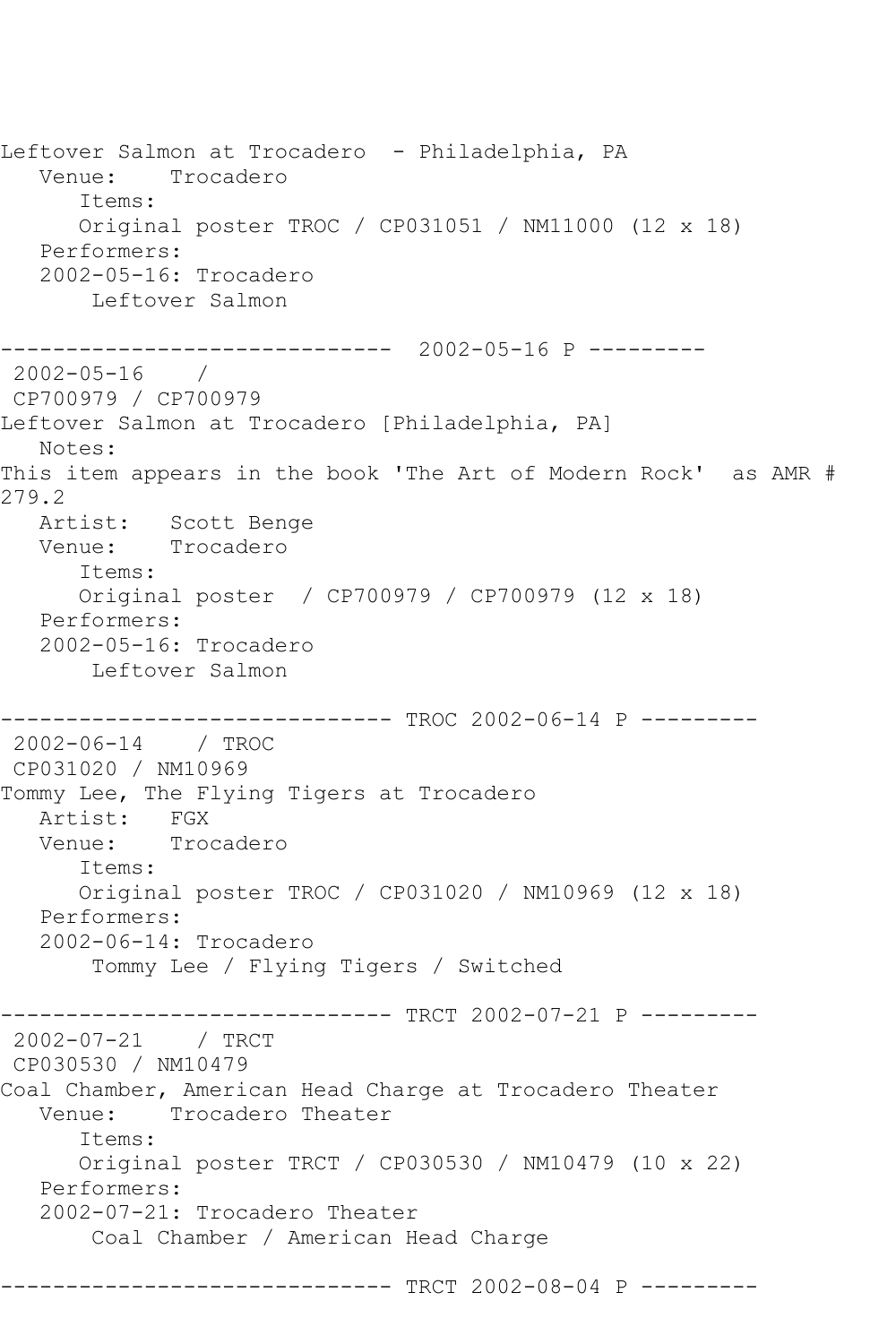2002-08-04 / TRCT CP030318 / NM10267 Nile, Arch enemy at Trocadero Theater Venue: Trocadero Theater Items: Original poster TRCT / CP030318 / NM10267 (11 x 17) Performers: 2002-08-04: Trocadero Theater Nile / Arch enemy / Hate Eternal / Origin ------------------------------ 2002-08-06 P --------- 2002-08-06 / CP701619 / CP701619 Breeders, Imperial Teen at Trocadero - Philadelphia, PA Notes: Limited Edition of 125 This item appears in the book 'The Art of Modern Rock' as AMR # 009.1 Artist: Art Chantry Venue: Trocadero Items: Original poster / CP701619 / CP701619 (20-1/2 x 24) Performers: 2002-08-06: Trocadero Breeders / Imperial Teen ------------------------------ TRCT 2002-08-16 P --------- 2002-08-16 / TRCT CP030341 / NM10290 Breeders, Imperial Teen at Trocadero Theater<br>Venue: Trocadero Theater Trocadero Theater Items: Original poster TRCT / CP030341 / NM10290 (21 x 24) Performers: 2002-08-16: Trocadero Theater Breeders / Imperial Teen ------------------------------ TROC 2002-08-23 P --------- 2002-08-23 / TROC CP030734 / NM10683 Taproot, Seadsy and Dredge at Trocadero - Philadelphia, PA Artist: Mike Fisher - Maximum Floride Venue: Trocadero Items: Original poster TROC / CP030734 / NM10683 (11 x 17) Performers: 2002-08-23: Trocadero Taproot / Seadsy and Dredge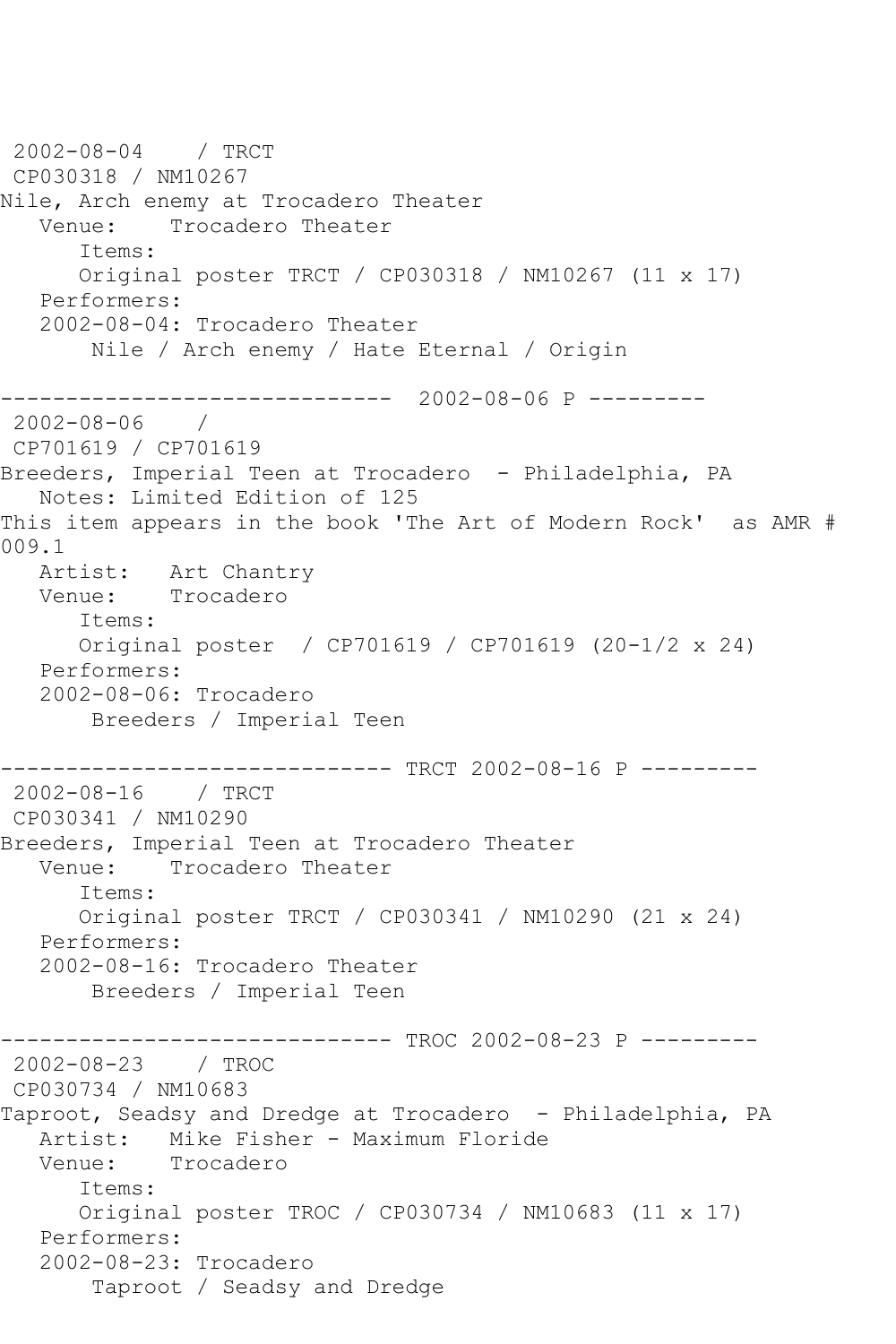------------------------------ TROC 2002-08-31 P --------- 2002-08-31 / TROC CP031067 / NM11016 Le Tigre at Trocadero - Philadelphia, PA Artist: Frank Kozik<br>Venue: Trocadero Trocadero Items: Original poster TROC / CP031067 / NM11016 (12 x 24) Performers: 2002-08-31: Trocadero Le Tigre ------------------------------ TROC 2002-09-17 P --------- 2002-09-17 / TROC CP031048 / NM10997 Five Pointe-O, Avenge 7 Fold at Trocadero - Philadelphia, PA Artist: Murphy<br>Venue: Trocade Trocadero Items: Original poster TROC / CP031048 / NM10997 Performers: 2002-09-17: Trocadero Five Pointe-O / Avenge 7 Fold / Set Ablaze ------------------------------ TRCT 2002-10-10 P --------- 2002-10-10 / TRCT CP030393 / NM10342 Hot Water Music, Thrice at Trocadero Theater Artist: James Decker Venue: Trocadero Theater Items: Original poster TRCT / CP030393 / NM10342 (17 x 22) Performers: 2002-10-10: Trocadero Theater Hot Water / Thrice ------------------------------ TROC 2002-10-15 P --------- 2002-10-15 / TROC CP031062 / NM11011 Kreator, Destruction at Trocadero - Philadelphia, PA Venue: Trocadero Items: Original poster TROC / CP031062 / NM11011 (12 x 18) Performers: 2002-10-15: Trocadero Kreator / Destruction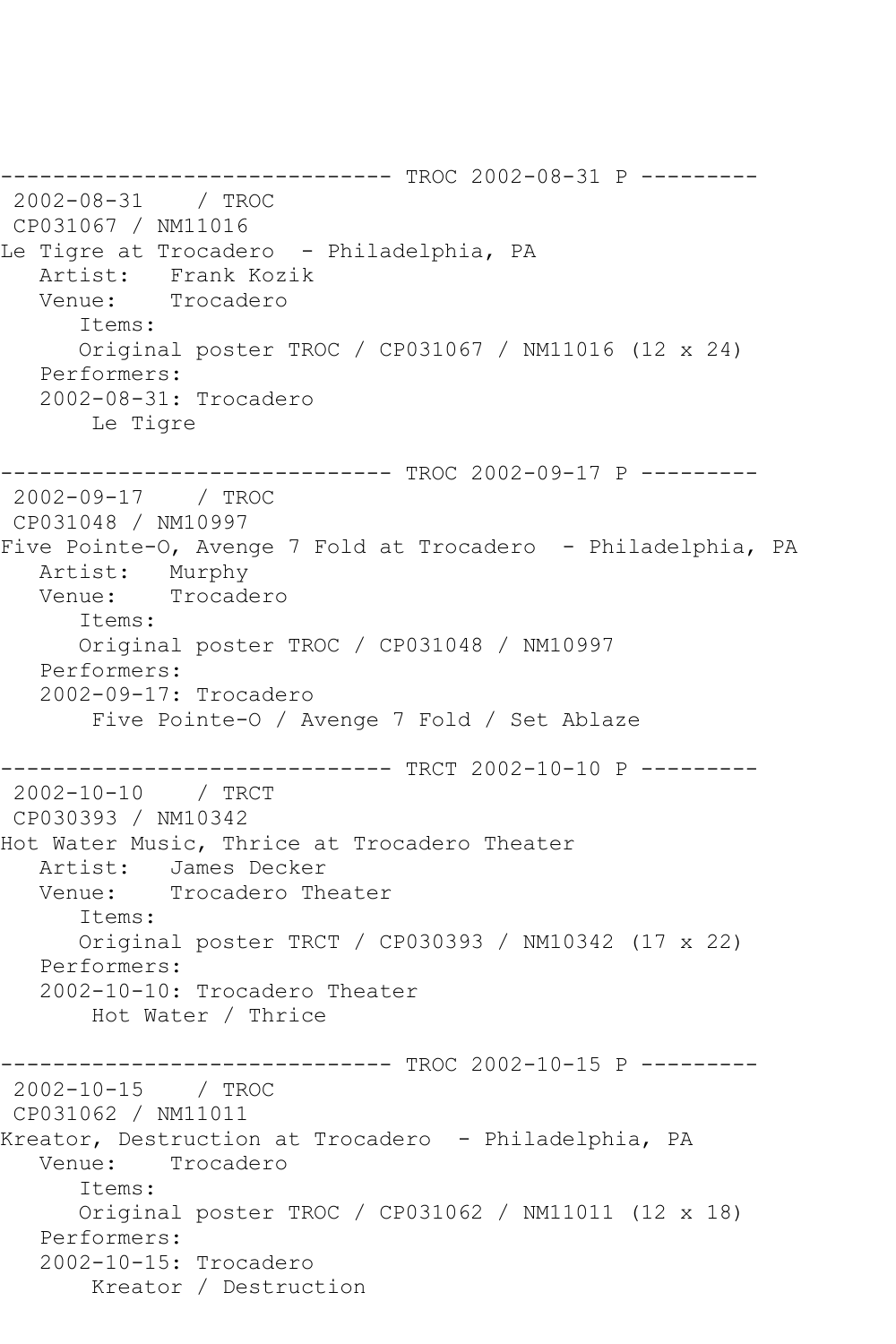------------------------------ TROC 2002-10-19 P --------- 2002-10-19 / TROC CP030657 / NM10606 Sled Head at Trocadero - Philadelphia, PA Venue: Trocadero Items: Original poster TROC / CP030657 / NM10606 (15 x 22) Performers: 2002-10-19: Trocadero Sled Head ------------------------------ TRCT 2002-10-25 P --------- 2002-10-25 / TRCT CP030998 / NM10947 Snapcase, Boy Sets Fire at Trocadero Theater Venue: Trocadero Theater Items: Original poster TRCT / CP030998 / NM10947 (16 x 24) Performers: 2002-10-25: Trocadero Theater Snapcase / Boy Sets Fire / Atreyu ------------------------------ TROC 2002-10-31 P --------- 2002-10-31 / TROC CP030327 / NM10276 Flogging Molly, Andrew W.K. at Trocadero [Philadelphia, PA] Artist: Jeff Wood<br>Venue: Trocadero Trocadero Items: Original poster TROC / CP030327 / NM10276 (15 x 20-1/2) Price: 25.00 Performers: 2002-10-31: Trocadero Flogging Molly / Andrew W.K. ------------------------------ 2002-11-05 P --------- 2002-11-05 / CP050650 / CP050650 Lords of Acid at Trocadero Theater Notes: 4-color silkscreen Artist: Jason Cooper Venue: Trocadero Theater Items: Original poster / CP050650 / CP050650 (14 x 22) Performers: 2002-11-05: Trocadero Theater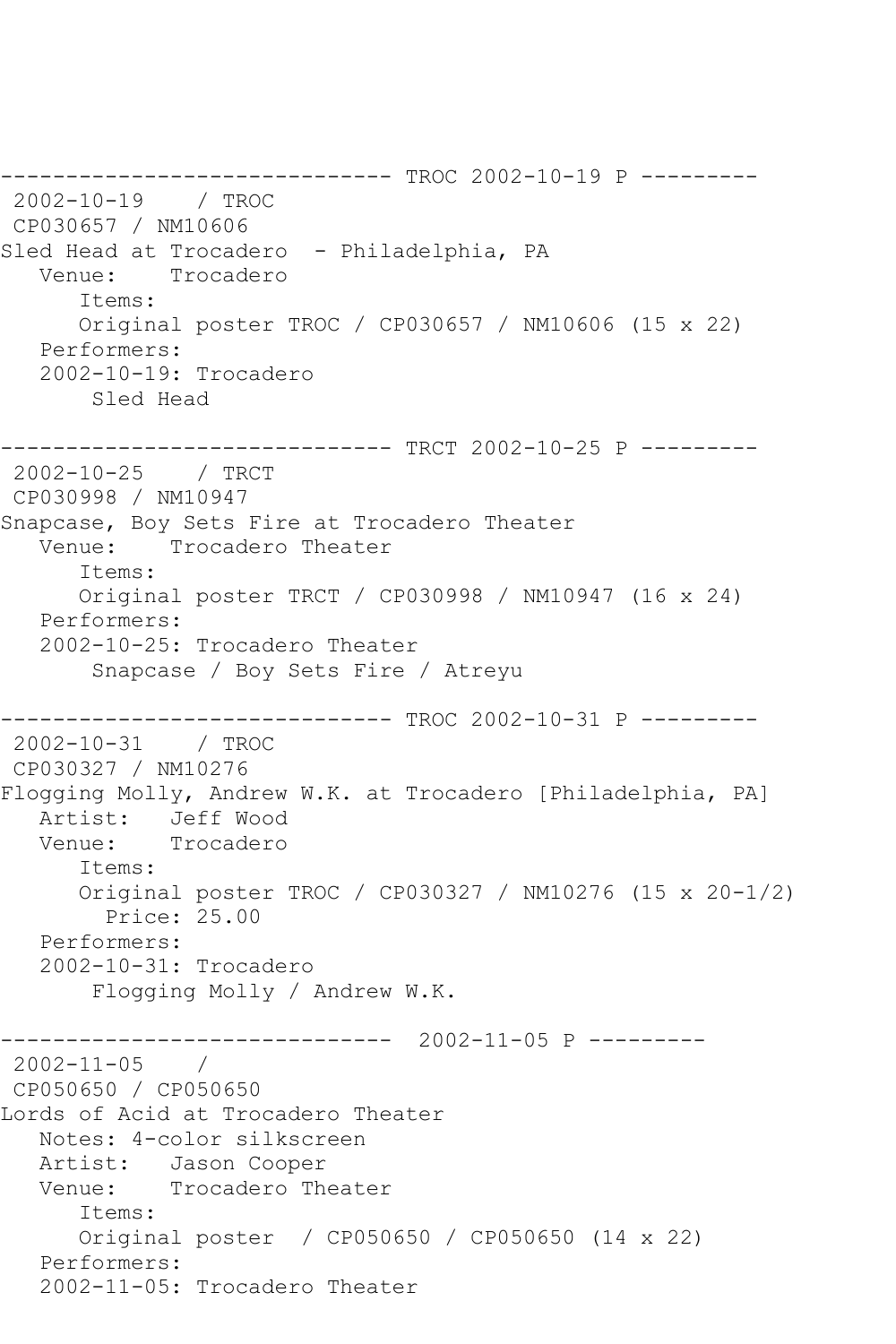Lords of Acid

```
------------------------------ TROC 2002-11-20 P ---------
2002-11-20 / TROC 
CP030818 / NM10767
Down at Trocadero - Philadelphia, PA
   Venue: Trocadero
       Items:
       Original poster TROC / CP030818 / NM10767 (12 x 18)
   Performers:
    2002-11-20: Trocadero
        Down
------------------------------ TROC 2002-11-24 P ---------
2002-11-24 / TROC 
CP030927 / NM10876
Ataris and Sugarcult, Autopilot Off at Trocadero
   Venue: Trocadero
       Items:
       Original poster TROC / CP030927 / NM10876
   Performers:
    2002-11-24: Trocadero
        Ataris / Autopilot Off
               ------------------------------ 2003-04-10 P ---------
2003-04-10 / 
CP700728 / CP700728
Biohazard, E Town Concrete at Trocadero [Philadelphia, PA]
   Notes: 
This item appears in the book 'The Art of Modern Rock' as AMR # 
165.3
   Artist: Jim Altieri
   Venue: Trocadero
       Items:
       Original poster / CP700728 / CP700728 (12 x 18)
   Performers:
    2003-04-10: Trocadero
        Biohazard / E Town Concrete / Most Precious Blood / Sworn 
Enemy
                ------------------------------ 2003-10-08 P ---------
2003-10-08 / 
CP701713 / CP701713
Bowling for Soup, Lucky Boys Confusion at Trocadero [Philadelphia, 
PA]
   Notes: Limited Edition of 150
   Private Notes: DieselDone
```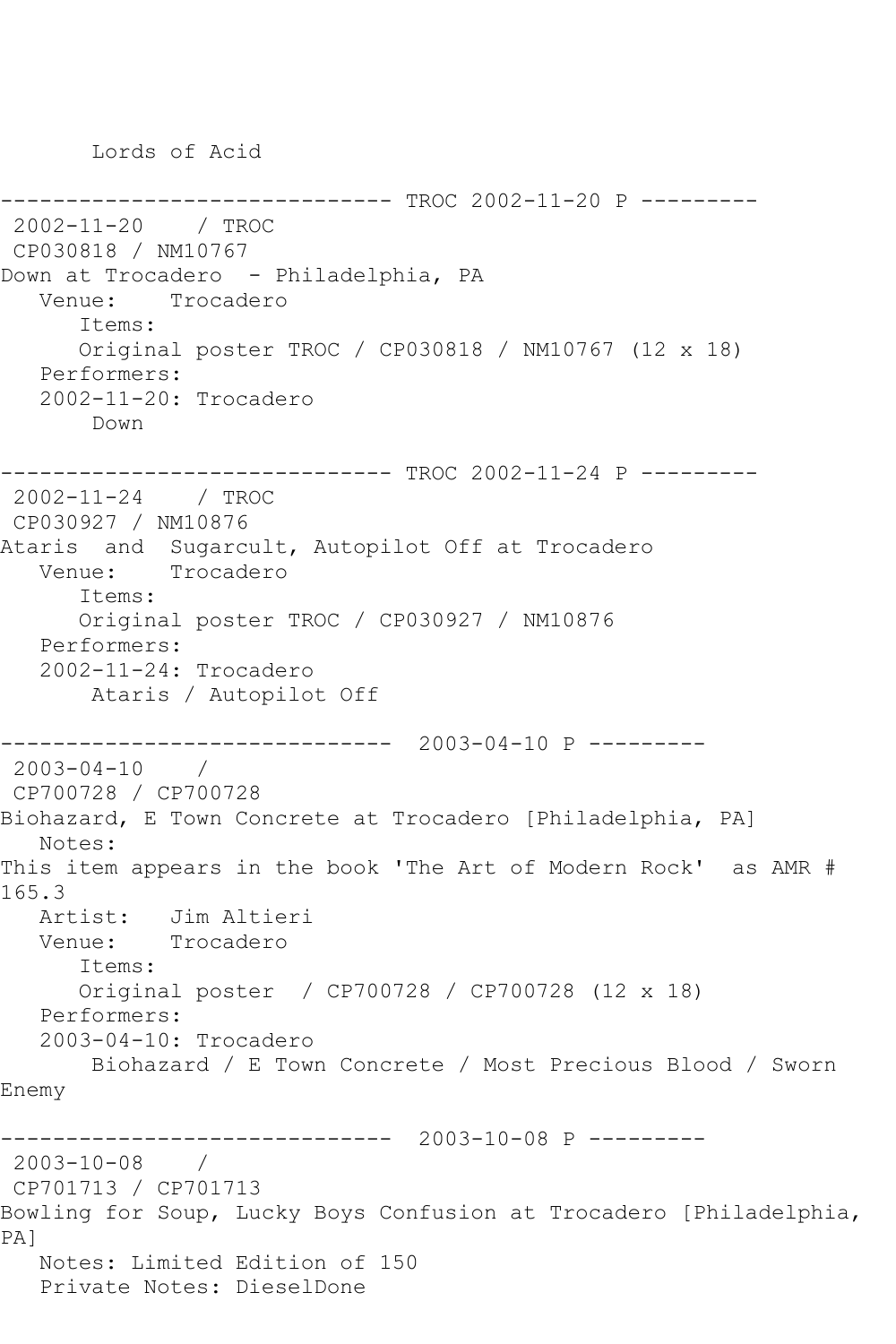Artist: Jeral Tidwell<br>Venue: Trocadero Trocadero Promoter: Diesel Fuel Prints Items: Original poster / CP701713 / CP701713 (13 x 24) Price: 22.00 Performers: 2003-10-08: Trocadero Bowling for Soup / Lucky Boys Confusion / Never Heard of It / Wakefield ------------------------------ 2004-03-04 P --------- 2004-03-04 / CP701813 / CP701813 Better Than Ezra, Ingram Hill at Trocadero [Philadelphia, PA] Notes: Three Color Silkscreen. Limited Edition of 100. Artist: Todd Slater<br>Venue: Trocadero Trocadero Items: Original poster / CP701813 / CP701813 (18 x 24) Performers: 2004-03-04: Trocadero Better Than Ezra / Ingram Hill ------------------------------ 2004-03-04 P ---------  $2004 - 03 - 04$  / CP701814 / CP701814 Better Than Ezra, Ingram Hill at Trocadero [Philadelphia, PA] Notes: Three Color Silkscreen. Limited Edition of 100. Artist: Todd Slater<br>Venue: Trocadero Trocadero Items: Original poster / CP701814 / CP701814 (18 x 24) Performers: 2004-03-04: Trocadero Better Than Ezra / Ingram Hill ------------------------------ 2004-03-04 P ---------  $2004 - 03 - 04$ CP701815 / CP701815 Better Than Ezra, Ingram Hill at Trocadero [Philadelphia, PA] Notes: Three Color Silkscreen. Limited Edition of 100. Artist: Todd Slater<br>Venue: Trocadero Trocadero Items: Original poster / CP701815 / CP701815 (18 x 24) Performers: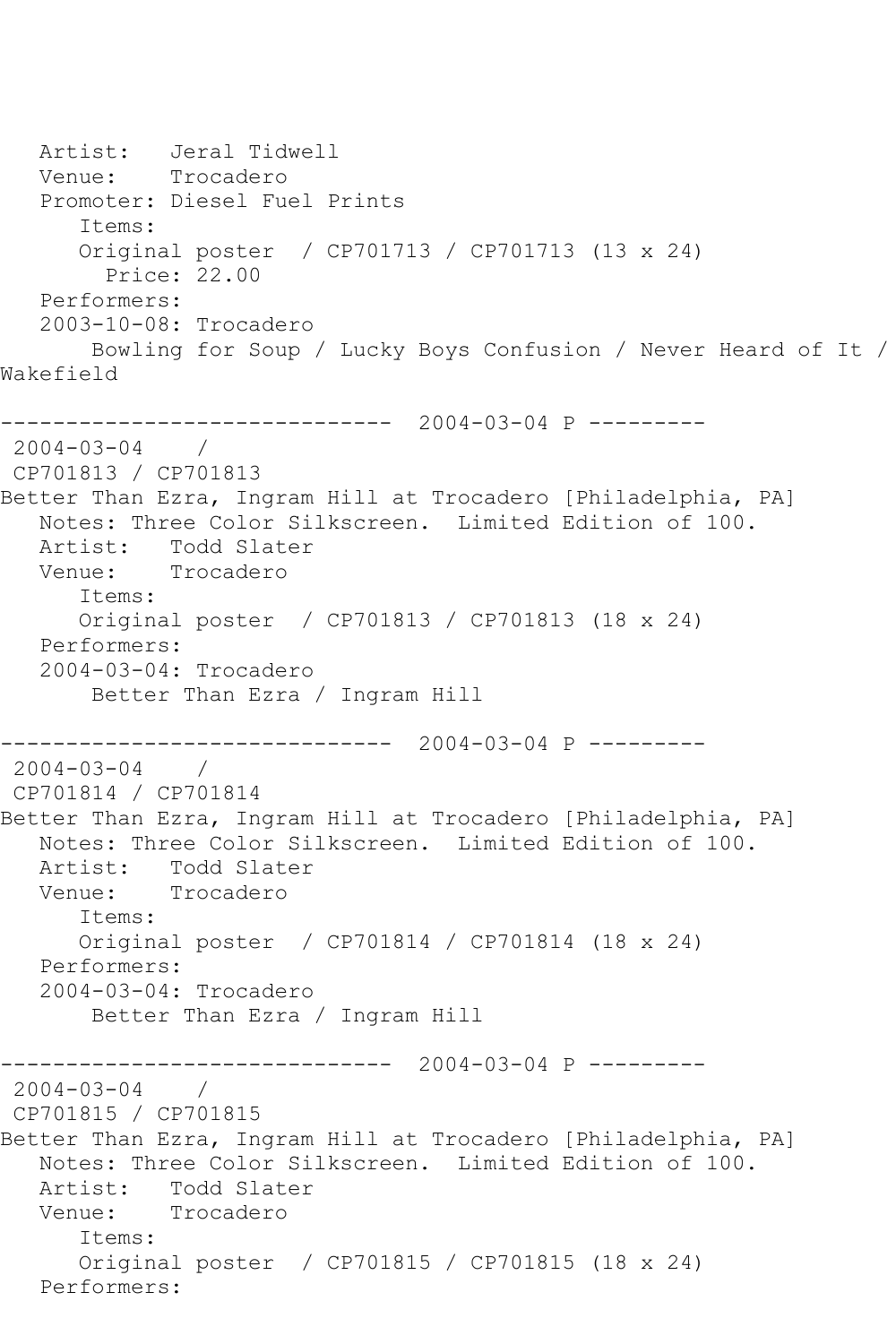```
 2004-03-04: Trocadero
        Better Than Ezra / Ingram Hill
------------------------------ 2004-03-26 P ---------
2004 - 03 - 26CP701812 / CP701812
Pretty Girls Make Graves, Constantines at Trocadero [Philadelphia, 
PA]
   Notes: Four Color Silkscreen. Limited Edition of 100.
   Artist: Todd Slater
   Venue: Trocadero
       Items:
      Original poster / CP701812 / CP701812 (9 x 24)
   Performers:
   2004-03-26: Trocadero
        Pretty Girls Make Graves / Constantines / Mahjongg
------------------------------ 2004-04-29 P ---------
2004-04-29 / 
CP701807 / CP701807
Sleater Kinney, Thermals at Trocadero [Philadelphia, PA]
   Notes: Three Color Silkscreen on Creme Paper. Limited Edition of 
100.
   Artist: Todd Slater
   Venue: Trocadero
      Items:
       Original poster / CP701807 / CP701807 (13 x 19)
   Performers:
   2004-04-29: Trocadero
        Sleater Kinney / Thermals
        ------------------------------ 2004-05-07 P ---------
2004-05-07 / 
CP701712 / CP701712
Ska Is Dead: Suicide Machines, Mustard Plug at Trocadero 
[Philadelphia, PA]
   Notes: Limited Edition of 200
   Private Notes: DieselDone
   Artist: Jeral Tidwell
   Venue: Trocadero
   Promoter: Diesel Fuel Prints
       Items:
       Original poster / CP701712 / CP701712 (12 x 25)
        Price: 18.00
   Performers:
   2004-05-07: Trocadero
        Suicide Machines / Mustard Plug
```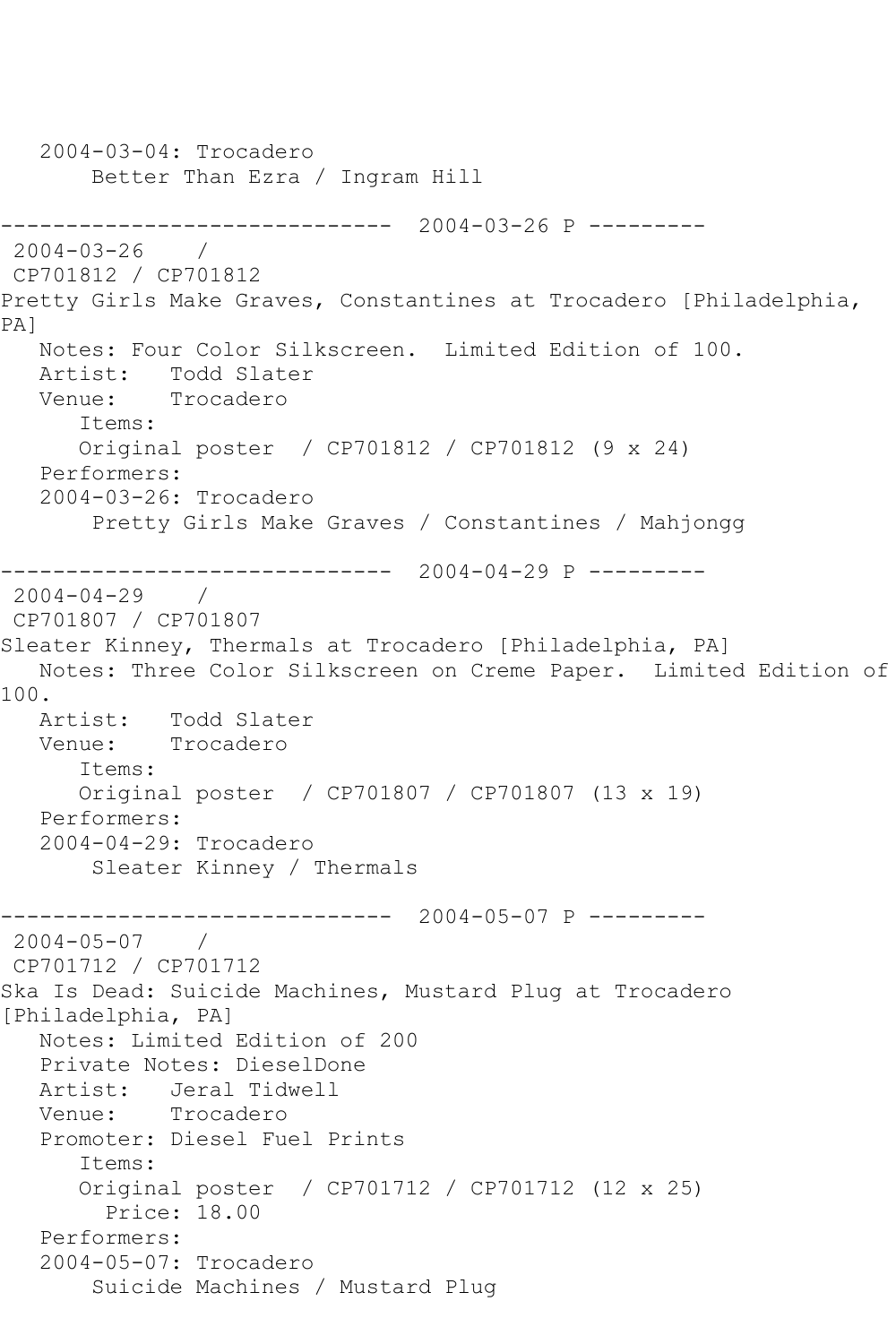------------------------------ 2004-06-02 P --------- 2004-06-02 / CP701717 / CP701717 Reverend Horton Heat, Detroit Cobras at Trocadero Theater [Philadelphia, PA] Notes: Limited Edition of 240 Private Notes: DieselDone Artist: Jeral Tidwell Venue: Trocadero Theater Promoter: Diesel Fuel Prints Items: Original poster / CP701717 / CP701717 (15 X 32) Price: 35.00 Performers: 2004-06-02: Trocadero Theater Reverend Horton Heat / Detroit Cobras / Mr. Airplane Man ------------------------------ 2004-09-16 P --------- 2004-09-16 / CP701787 / CP701787 Old 97's, Chuck Prophet at Trocadero [Philadelphia, PA] Notes: Three Color Silkscreen on Creme Paper. Limited Edition of 100. Artist: Todd Slater<br>Venue: Trocadero Trocadero Promoter: WXPN Items: Original poster / CP701787 / CP701787 (6 x 18) Performers: 2004-09-16: Trocadero Old 97's / Chuck Prophet ------------------------------ 2004-11-20 P --------- 2004-11-20 / CP701780 / CP701780 Death Cab For Cutie, Pretty Girls Make Graves at Trocadero [Philadelphia, PA] Notes: Two Color Silkscreen on Creme Speckletone Paper. Limited Edition of 150. Artist: Todd Slater Venue: Trocadero Items: Original poster / CP701780 / CP701780 (9 x 24) Performers: 2004-11-20: Trocadero Death Cab For Cutie / Pretty Girls Make Graves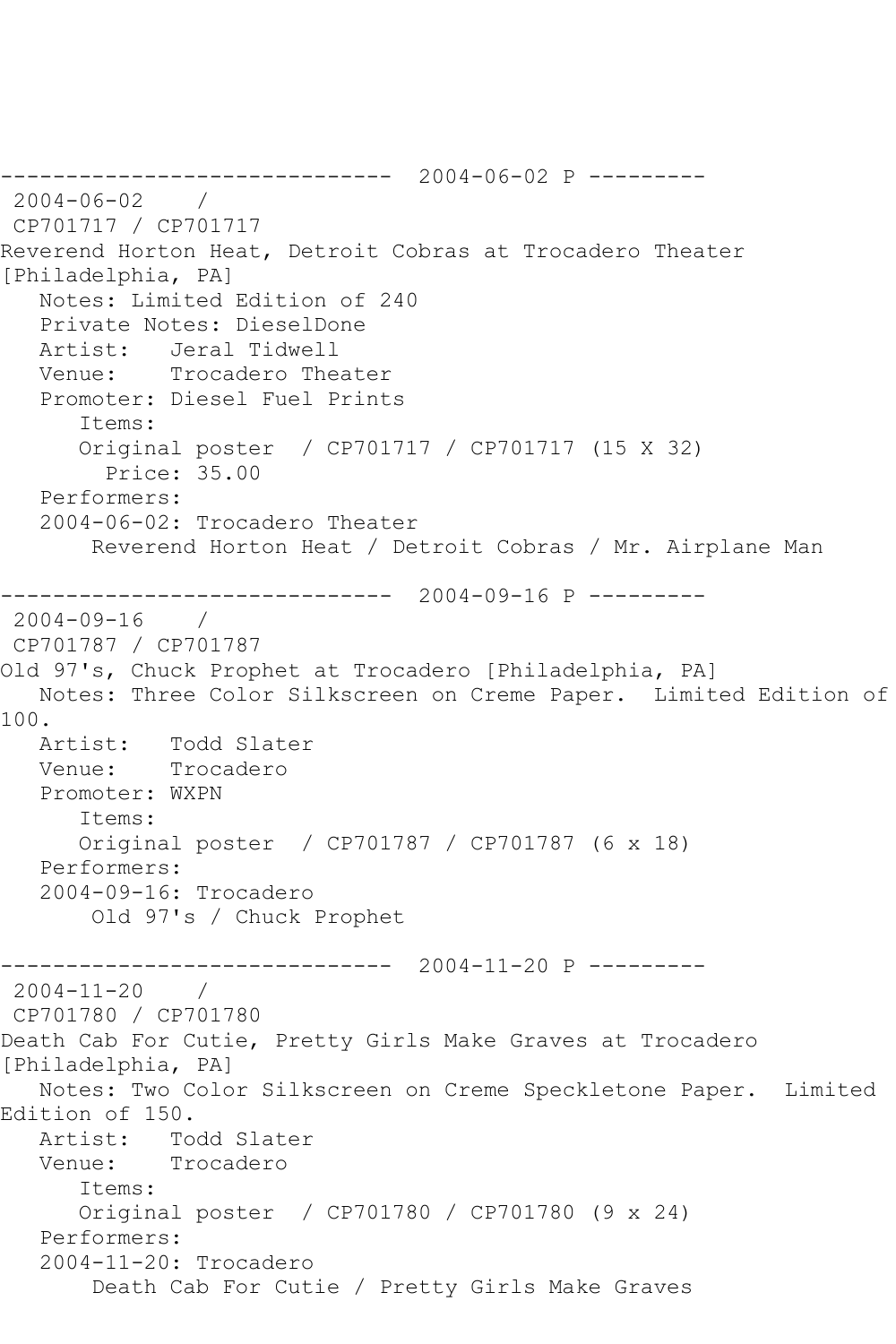```
------------------------------ zzzz-03-02 P ---------
zzzz-03-02 t / 
CP051255 / CP051255
NOFX, Mad Caddies at Trocadero - Philadelphia, PA
  Artist: Peter Cardoso<br>Venue: Trocadero
            Trocadero
       Items:
      Original poster / CP051255 / CP051255
   Performers:
   zzzz-03-02 thu: Trocadero
        NOFX / Mad Caddies / Frenzal Rhomb
------------------------------ zzzz-04-24 P ---------
zzzz-04-24 s / 
CP052695 / CP052695
Clutch, Bakerton Group at Trocadero Theater
   Artist: Brian Mercer
   Venue: Trocadero Theater
      Items:
      Original poster / CP052695 / CP052695
   Performers:
   zzzz-04-24 sat: Trocadero Theater
        Clutch / Bakerton Group
------------------------------ TROC zzzz-05-01 P ---------
zzzz-05-01 / TROC 
CP030706 / NM10655
Clutch, Visions of Disorder at Trocadero - Philadelphia, PA
  Artist: Lindsey Kuhn<br>Venue: Trocadero
            Trocadero
       Items:
      Original poster TROC / CP030706 / NM10655 (14 x 26)
   Performers:
   zzzz-05-01: Trocadero
        Tree
        Clutch / Visions of Disorder / Murphy's Law
------------------------------ zzzz-06-09 P ---------
zzzz-06-09 s /
CP052690 / CP052690
Super Joint, Ritual at Trocadero Theater
 Artist: Brian Mercer
 Venue: Trocadero Theater
       Items:
       Original poster / CP052690 / CP052690
   Performers:
```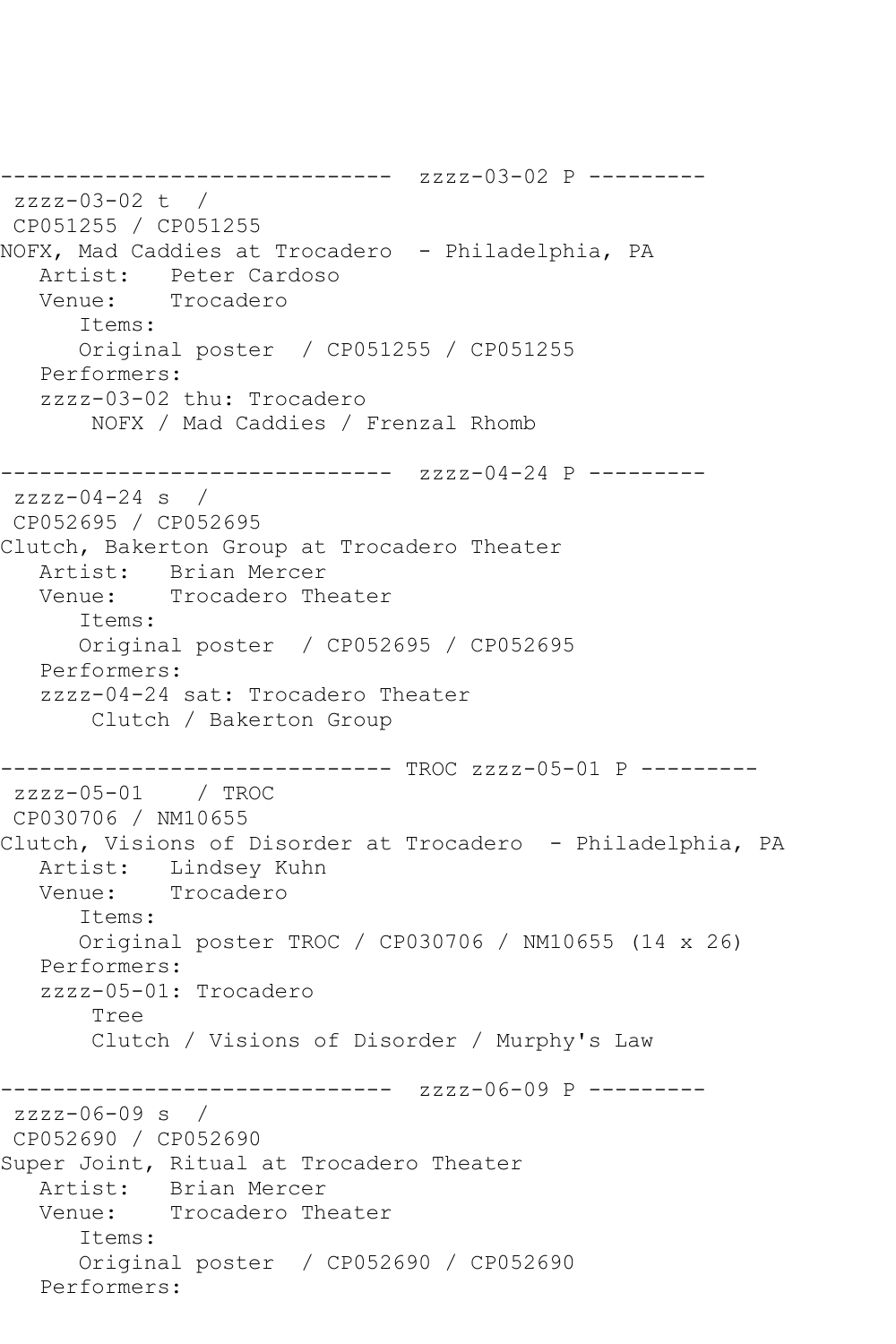zzzz-06-09 sun: Trocadero Theater Super Joint / Ritual / Skinlab / Speedealer ------------------------------ TROC zzzz-06-15 P --------  $zzzz-06-15$  / TROC CP030249 / NM10198 Sandra Bernhard at Trocadero - Philadelphia, PA Venue: Trocadero Items: Original poster TROC / CP030249 / NM10198 (11 x 17) Performers: zzzz-06-15: Trocadero Sandra Bernhard ------------------------------ TRCT zzzz-06-16 P -------- zzzz-06-16 / TRCT CP030989 / NM10938 KMFDM, Pig at Trocadero Theater Venue: Trocadero Theater Items: Original poster TRCT / CP030989 / NM10938 (12 x 18) Performers: zzzz-06-16: Trocadero Theater KMFDM / Pig ------------------------------ zzzz-07-11 P -------- zzzz-07-11 / CP700171 Snfu, Bouncing Souls at Trocadero, SF Event: Artist: Psychic Sparkplug Venue: Trocadero, SF Items: Original poster / CP700171 Price: 50.00 Performers: zzzz-07-11: Trocadero, SF Snfu / Bouncing Souls ------------------------------ TROC zzzz-07-20 P --------  $zzzz-07-20$  / TROC CP030994 / NM10943 Boy Sets Fire, Hope Conspiracy at Trocadero - Philadelphia, PA Venue: Trocadero Items: Original poster TROC / CP030994 / NM10943 (12 x 18) Performers: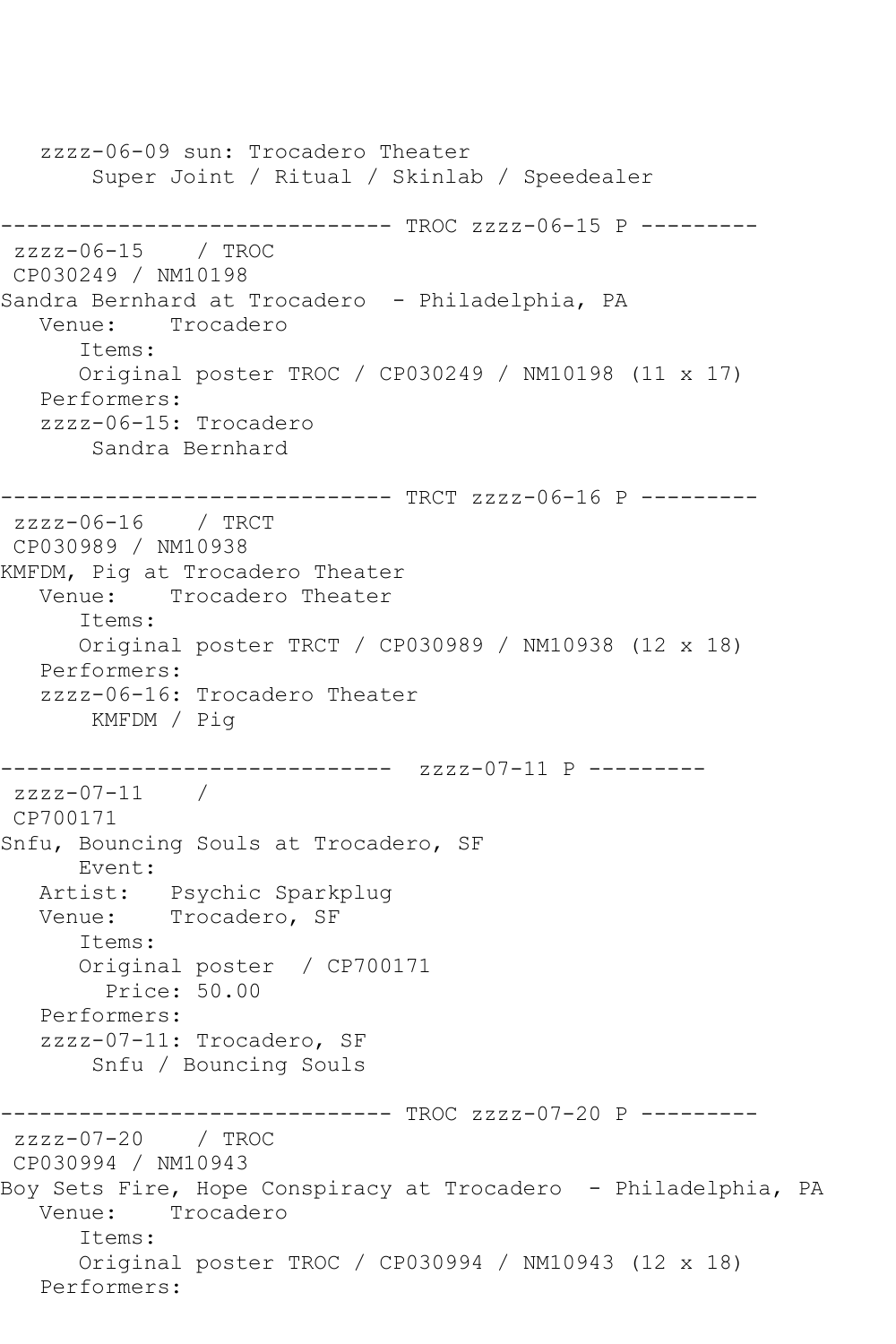zzzz-07-20: Trocadero Boy Sets Fire / Hope Conspiracy / Drowning Man ------------------------------ zzzz-08-17 P -------- zzzz-08-17 / CP052687 / CP052687 Clutch at Trocadero Theater Artist: Brian Mercer Venue: Trocadero Theater Items: Original poster / CP052687 / CP052687 Performers: zzzz-08-17: Trocadero Theater Clutch ------------------------------ TROC zzzz-09-02 P -------- zzzz-09-02 / TROC CP030291 / NM10240 Please For Peace Take Action Tour at the Trocadero Artist: Gibson<br>Venue: Trocade Trocadero Items: Original poster TROC / CP030291 / NM10240 (12 x 18) Performers: zzzz-09-02: Trocadero Alkaline Trio / Hot Water ------------------------------ TROC zzzz-09-10 P -------- zzzz-09-10 / TROC CP047300 / CP047300 Phantom Planet at Trocadero - Philadelphia, PA Artist: Heads of State - Dustin Summers and Jason Kernevich<br>Venue: Trocadero Trocadero Items: Original poster TROC / CP047300 / CP047300 Performers: zzzz-09-10: Trocadero Phantom Planet ------------------------------ TROC zzzz-09-28 P -------- zzzz-09-28,2 / TROC CP030270 / NM10219 Bouncing Souls, Anti Flag at Trocadero Venue: Trocadero Items: Original poster TROC / CP030270 / NM10219 Performers: